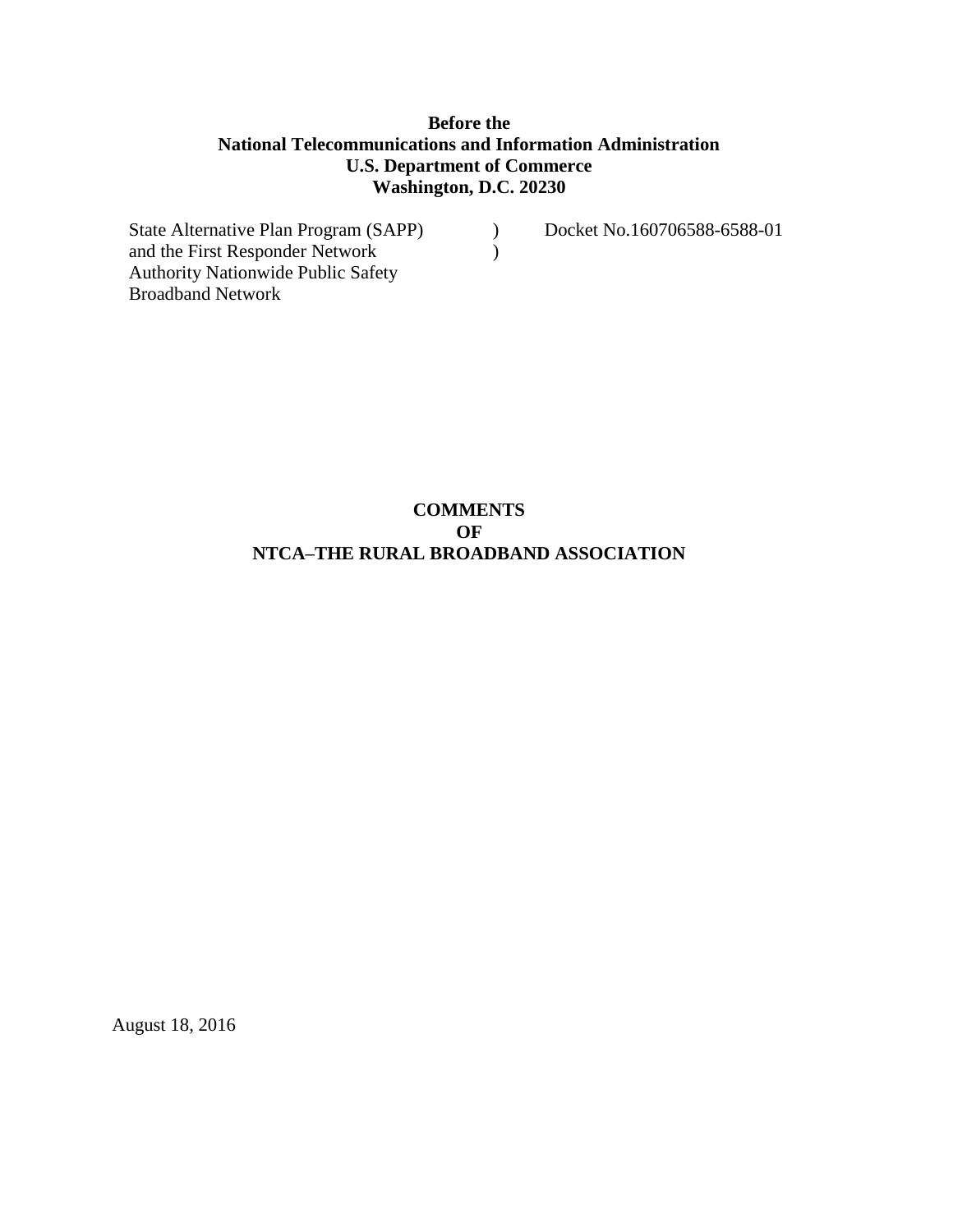# **TABLE OF CONTENTS**

| I.  |                                                                                                                                                                  |
|-----|------------------------------------------------------------------------------------------------------------------------------------------------------------------|
| II. | AS PART OF A DEMONSTRATION OF COST EFFECTIVENESS, NTIA<br>SHOULD REQUIRE OPT-OUT STATES TO UTILIZE EXISTING ASSETS<br>AND INFRASTRUCTURE BY PARNTRING WITH RURAL |
|     | A. Rural Providers Have a Vast Array of Existing Infrastructure and Assets                                                                                       |
|     | B. Large Mobile Network Operators Cannot Offer a Cost-Effective or Efficient<br>Solution in Rural Areas, or Achieve the Degree of Coverage Specified by          |
| Ш.  | NTIA SHOULD PUT IN PLACE APPROPRIATE RESTRICTIONS AND<br>ONGOING OVERSIGHT TO ENSURE THAT AN OPT-OUT STATE DOES<br>NOT JEOPARDIZE OTHER FEDERAL PROGRAMS AND     |
|     | A. NTIA Should Ensure that an Opt-Out State Does Not Overbuild Existing                                                                                          |
|     | B. NTIA Should Place Parameters Around the Use and Sale of Excess Capacity in                                                                                    |
|     | C. NTIA Should Require an Opt-Out State to Narrowly Tailor the Definition of<br>'Public Safety Entity' to Ensure that the Primary Users of the NPSBN within      |
| IV. | NTIA SHOULD REQUIRE ALL OPT-OUT STATES TO INCLUDE<br>SUBSTANTIAL RURAL COVERAGE MILESTONES WITHIN EACH                                                           |
| V.  |                                                                                                                                                                  |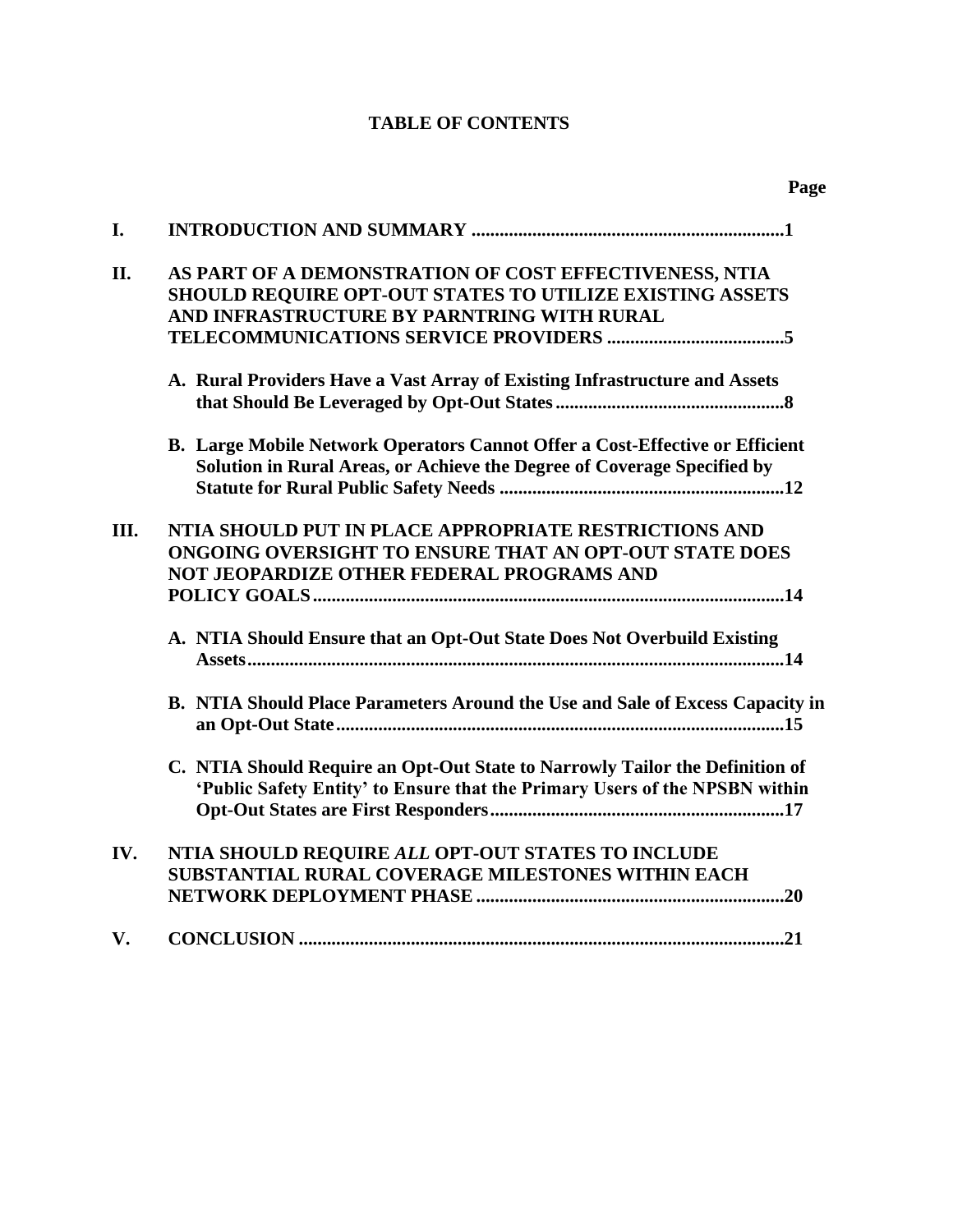#### **Before the National Telecommunications and Information Administration U.S. Department of Commerce Washington, D.C. 20230**

 $\lambda$  $\lambda$  Docket No.160706588-6588-01

# **COMMENTS OF NTCA–THE RURAL BROADBAND ASSOCIATION**

#### **I. INTRODUCTION AND SUMMARY**

State Alternative Plan Program (SAPP)

and the First Responder Network Authority Nationwide Public Safety

Broadband Network

l

NTCA–The Rural Broadband Association<sup>1</sup> ("NTCA") hereby submits comments in the above captioned proceeding, $\lambda^2$  in which the National Telecommunications and Information Administration ("NTIA") has published preliminary guidance concerning how a qualified state may apply to NTIA for authority to enter into a spectrum capacity lease with the First Responder Network Authority ("FirstNet") and receive a grant to construct its radio access network ("RAN"), as allowed under the Middle Class Tax Relief and Job Creation Act of 2012 ("the Act").<sup>3</sup> In its notice and request for comment, NTIA offers preliminary guidance concerning the criteria that will be used to evaluate

<sup>&</sup>lt;sup>1</sup> NTCA represents nearly 900 rural rate-of-return regulated telecommunications providers. All of NTCA's members are full service rural local exchange carriers ("RLECs") and broadband providers, and many of its members provide wireless, cable, satellite, and long distance and other competitive services to their communities. Each member is a "rural telephone company" as defined in the Communications Act of 1934, as amended.

<sup>&</sup>lt;sup>2</sup> National Telecommunications and Information Administration, State Alternative Plan Program (SAPP) and the First Responder Network Authority Nationwide Public Safety Broadband Network, Docket No. 160706588-6588-01, 81 Fed. Reg. 46907 (rel. July 19, 2016). ("Notice").

<sup>&</sup>lt;sup>3</sup> Middle Class Tax Relief and Job Creation Act of 2012, Public Law 112-96, Title VI, 126 Stat. 156, codified at 47 U.S.C. § 1401, et seq. (2012).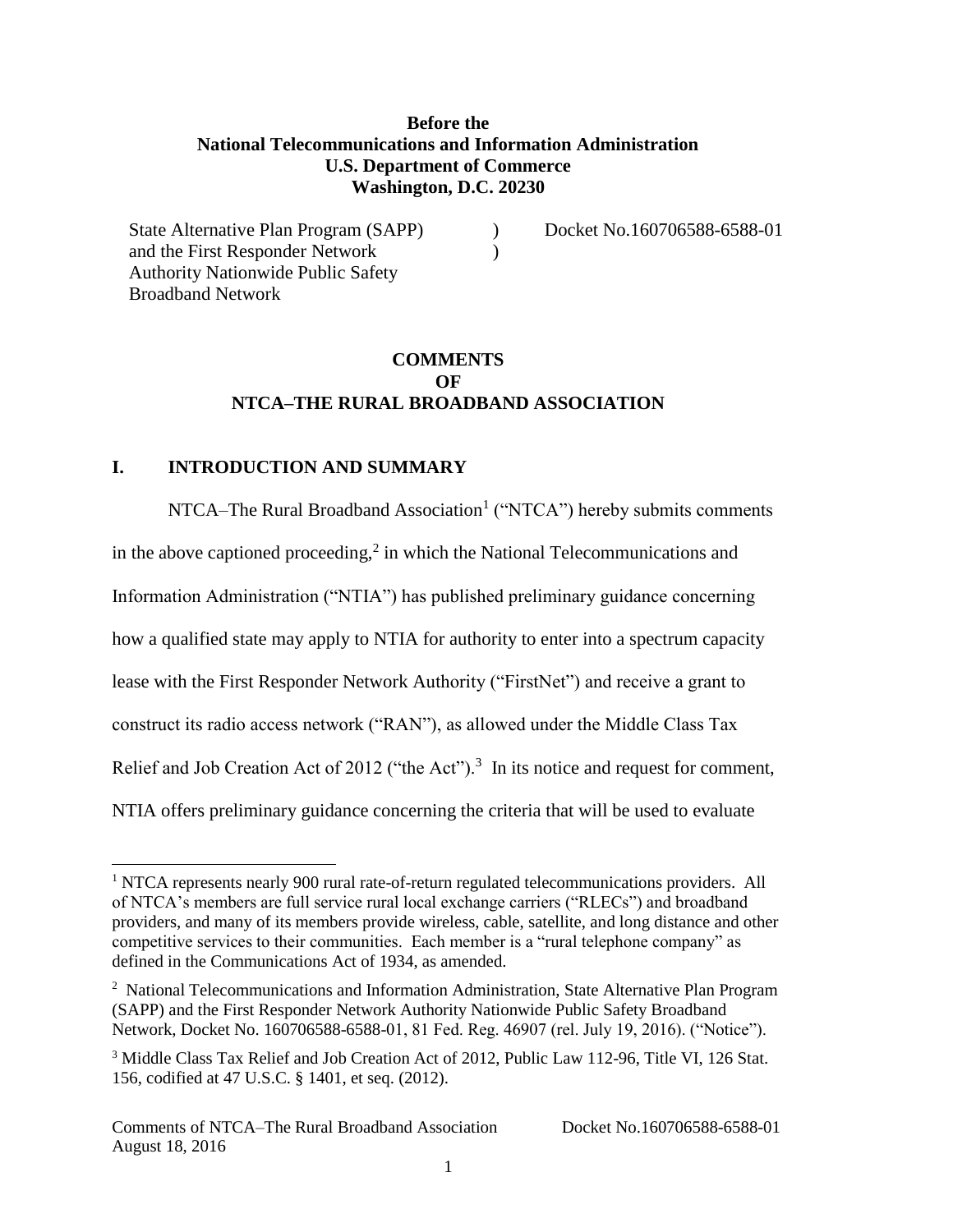each alterative (or "opt-out") state proposal. In order to provide interested states and potential industry partners with the information they need to create a successful alterantive state plan, and to comply with the spirit and intent of the Act, NTIA should offer guidance with more detail and specificity. NTCA's members live and work in the rural communities they serve, and are committed to continuing to work closely with first reponders, and their states and municipal government agencies, and to ensure that rural consumers benefit from the nationwide public safety broadband network ("NPSBN"). However, there is concern that the overly broad nature of NTIA's proposal will lead to uncertainty in the market, and will not provide interested opt-out states with the ncessary guidance to submit proposals that comply with the letter and intent of the Act, and achieve its desired outcomes.

Of particular import, the Act requires a state to make five separate technical and financial demonstrations before it can receive approval from NTIA, including a showing that the state's alternative network proposal is cost effective. However, NTIA has offered few details in regard to how these criteria will be evaluated, and/or how a state can meet the required benchmarks.

Consistent with the Act and the overarching need to maximize reach, leverage expertise, and improve the economies of network deployment, NTIA should specify that an alternative state plan will be judged on its ability to utilize existing commercial assets and infrastructure as a critical input into its demonstration of cost effectiveness. In particular, given that the Act itself calls expressly for leveraging of rural assets as one means of ensuring cost effectiveness, NTIA should require an opt-out state to incorporate partnerships with rural telecommunications providers—those wireline and/or wireless

Comments of NTCA–The Rural Broadband Association Docket No.160706588-6588-01 August 18, 2016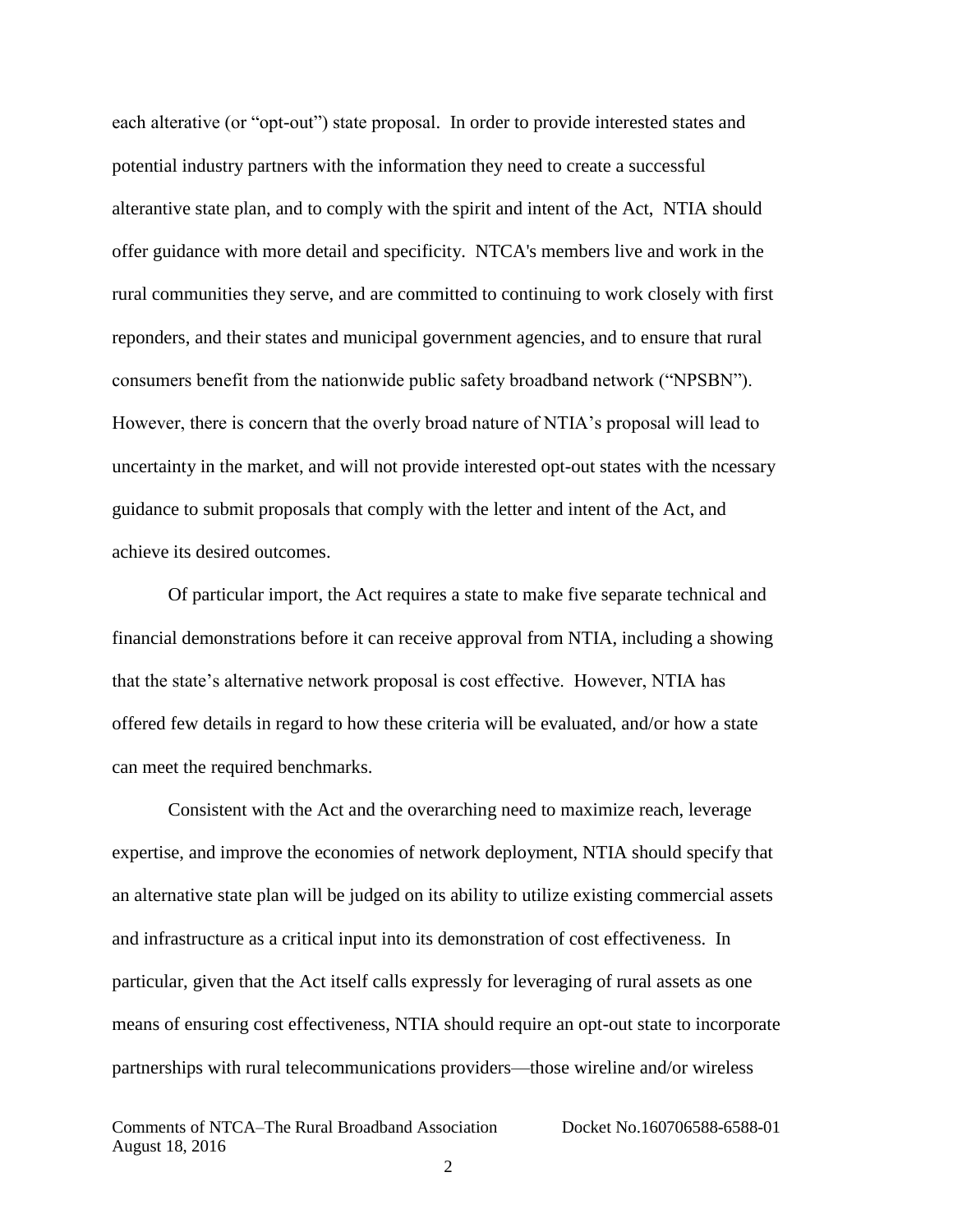network operators that are based in rural areas of the country and primarily serve rural customers<sup>4</sup>—for a minimum of 15% of the wireline and wireless assets thus implicated by the state's proposed network strategy. However, this 15% rural telecommunications provider partnership target should be used as a rough, *minimum* guideline, as in many states rural providers have deployed significant assets across wide swaths of the geography, and in those cases a mere 15% partnership requirement will not be enough to ensure that the alterative state plan is cost effective in the manner contemplated by the Act.

Under either a Federal framework or on a state-by-state basis, NTCA members stand ready and willing to partner with interested stakeholders to provide service to public safety. Rural telecom providers have valuable assets in rural areas that should be of particular interest to FirstNet and potential complementary opt-out states, including transport connections, copper and fiber infrastructure, utility poles, wireless networks and towers, right-of-ways, and other operational and technical resources.

Although it might be tempting for an opt-out state to form a partnership with a single large mobile network operator ("MNO"), they cannot offer a cost-effective or

l

<sup>&</sup>lt;sup>4</sup> As a guide in considering how better to identify companies that operate predominantly in rural areas and thus represent the kinds of rural partnerships to be contemplated, NTIA should looks to definitions such as that of a "rural telephone company" in other provisions of law. See 47 U.S.C. § 153, (44): "The term `rural telephone company' means a local exchange carrier operating entity to the extent that such entity-- `(A) provides common carrier service to any local exchange carrier study area that does not include either- $\cdot$  (i) any incorporated place of 10,000 inhabitants or more, or any part thereof, based on the most recently available population statistics of the Bureau of the Census; or `(ii) any territory, incorporated or unincorporated, included in an urbanized area, as defined by the Bureau of the Census as of August 10, 1993; `(B) provides telephone exchange service, including exchange access, to fewer than 50,000 access lines;  $(C)$  provides telephone exchange service to any local exchange carrier study area with fewer than 100,000 access lines; or `(D) has less than 15 percent of its access lines in communities of more than 50,000 on the date of enactment of the Telecommunications Act of 1996."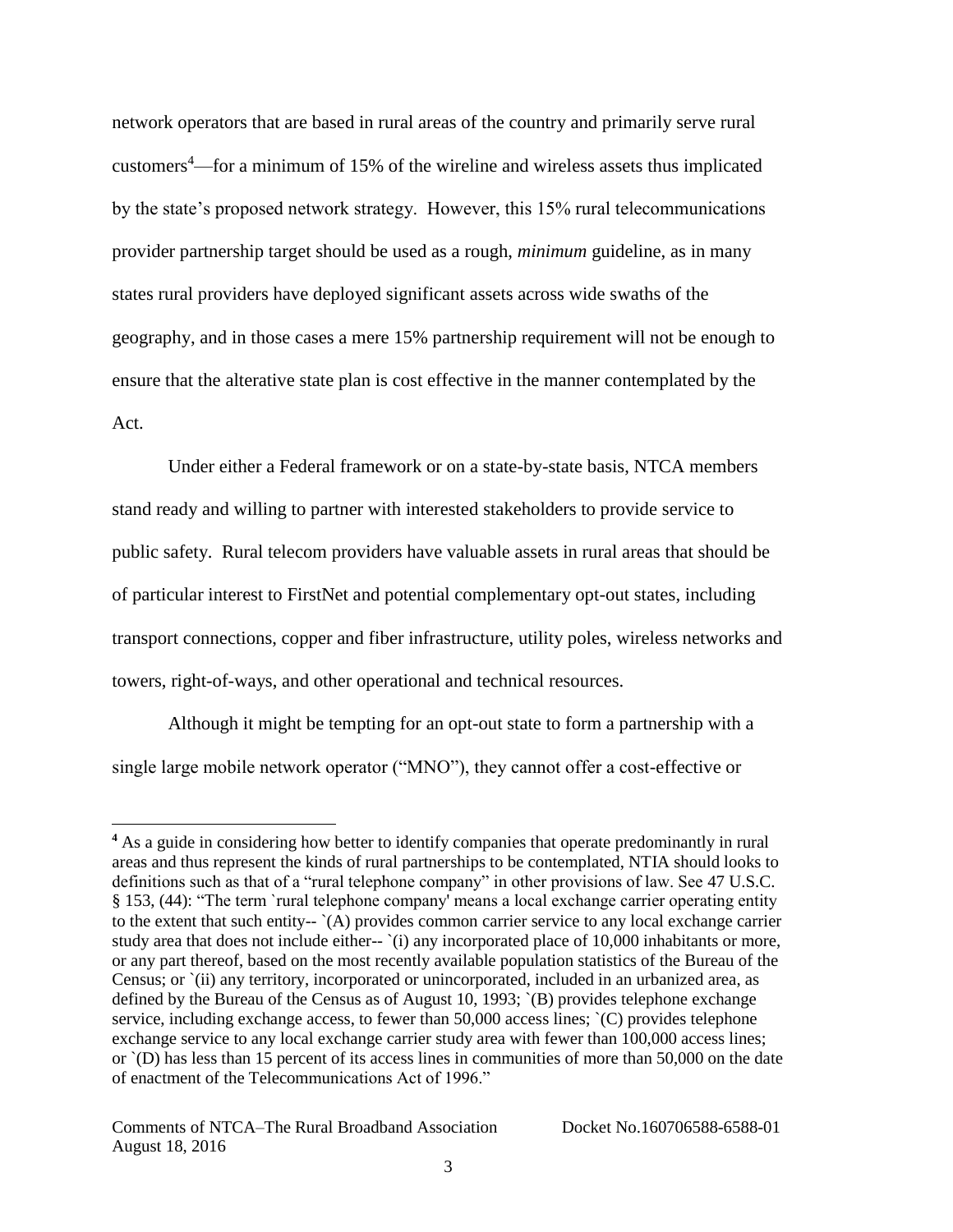efficient solution in rural areas, or achieve the degree of coverage specified by statute for rural public safety needs.

In addition to the 15% minimum rural service provider partnership requirement, NTIA must put in place backstops to ensure that alternative state plans are efficient and the Federal government does not enable the overbuilding of existing commercial network assets. In sparsely populated, high-cost rural areas, overbuilding areas sufficiently served by rural providers is wasteful and unnecessary, and would quickly deplete the entire \$6.5 billion network construction budget allocated to the NPSBN and its potential complementary, interoperable, alternative state network(s).

Beyond the straightforward overbuilding of existing assets and infrastructure, NTIA should install appropriate guidelines and ongoing oversight to ensure that an optout state does not jeopardize other Federal programs and policy goals. More specifically, NTIA should review a state's proposed alternative network plan to ensure that it does not intend to undermine other initiatives such as the Broadband Technology Opportunities Program ("BTOP") and the Broadband Initiatives Program ("BIP"), authorized through the American Recovery and Reinvestment Act of 2009 ("ARRA"); U.S. Department of Agriculture financing; and Federal Universal Service Fund support. To further guard against the threat that federal initiatives may "cannibalize" one another and harm local operators of existing infrastructure that have leveraged and taken on obligations to deploy and operate networks pursuant to these other federal programs, NTIA should ensure that, at a minimum, an opt-out state establishes secondary lease rates and terms that are in line with the prevailing wholesale market rates for spectrum/leasing. Additionally, NTIA

Comments of NTCA–The Rural Broadband Association Docket No.160706588-6588-01 August 18, 2016

4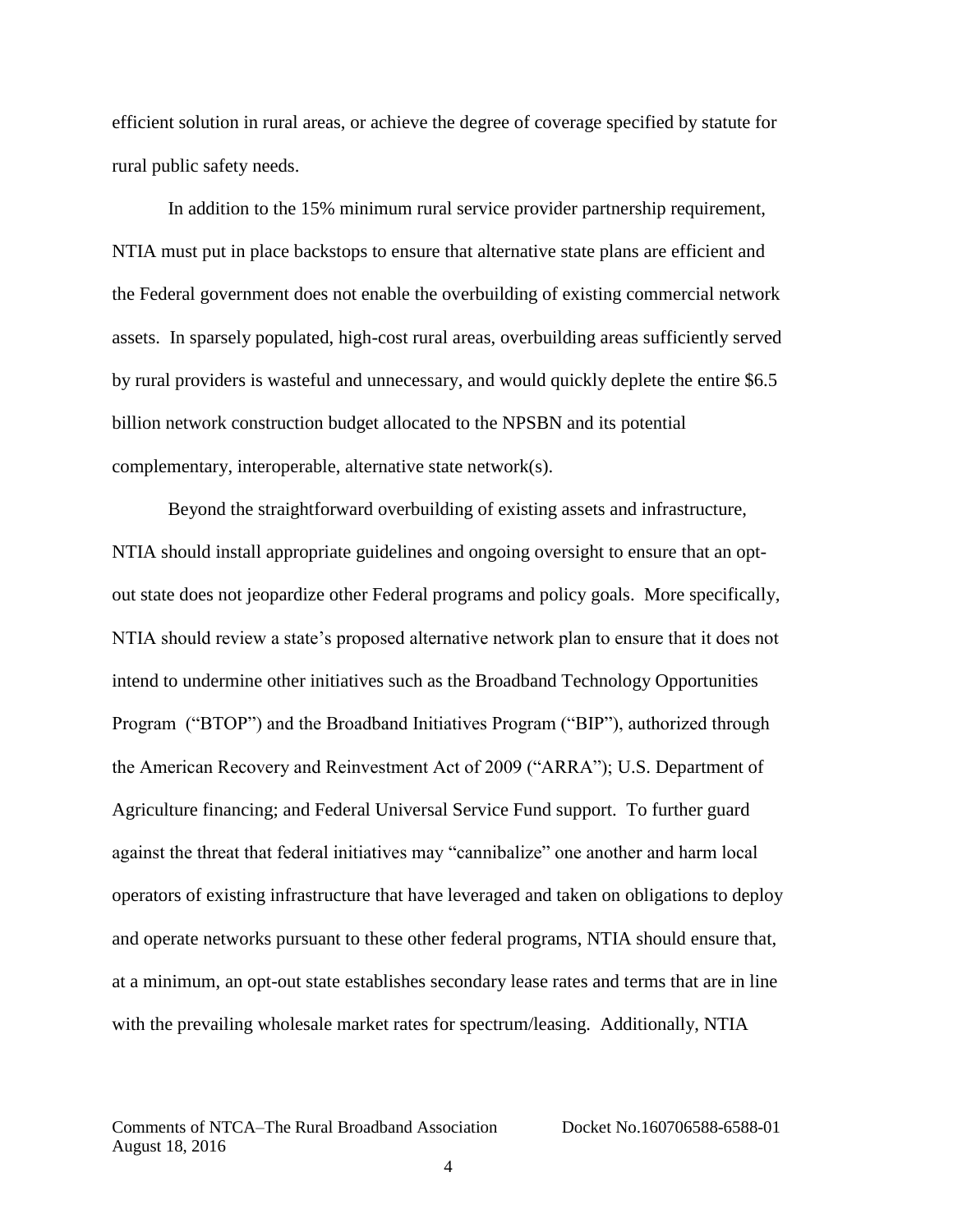should require an opt-out state to narrowly tailor the definition of "public safety entity" to ensure that the primary users of the NPSBN are first responders.

Finally, NTIA should provide additional guidance to opt-out states in regard to the "substantial rural coverage milestones"<sup>5</sup> required as part of the Act. NTIA has tentatively concluded that these milestones should only apply to "any state with significant rural areas,"<sup>6</sup> however the Act did not make that distinction. Rather, the Act clearly intends for *all* rural areas of the country to be treated with the same priority and commitment as conveyed upon more urban areas. As such, NTIA should require all optout states to include "substantial rural coverage milestones as part of each phase of the construction and deployment of the network"<sup>7</sup> within the state's boundaries.

#### **II. AS PART OF A DEMONSTRATION OF COST EFFECTIVENESS, NTIA SHOULD REQUIRE OPT-OUT STATES TO UTILIZE EXISTING ASSETS AND INFRASTRUCTURE BY PARNTRING WITH RURAL TELECOMMUNICATIONS SERVICE PROVIDERS**

The Act requires an opt-out state to make five separate technical and financial demonstrations before it can receive approval from NTIA, including showing that the state's alternative network proposal is cost effective. NTIA should provide further detail on how this can be evaluated. Cost effectiveness as an attribute is fundamentally wed to the concept of leveraging existing assets and infrastructure. Indeed, a network deployment plan that leverages existing public and private investments is more efficient

 $5$  The Act, Section 6206(b)(3).

<sup>6</sup> Notice, Section IV, E.

 $7$  The Act, Section 6206(b)(3).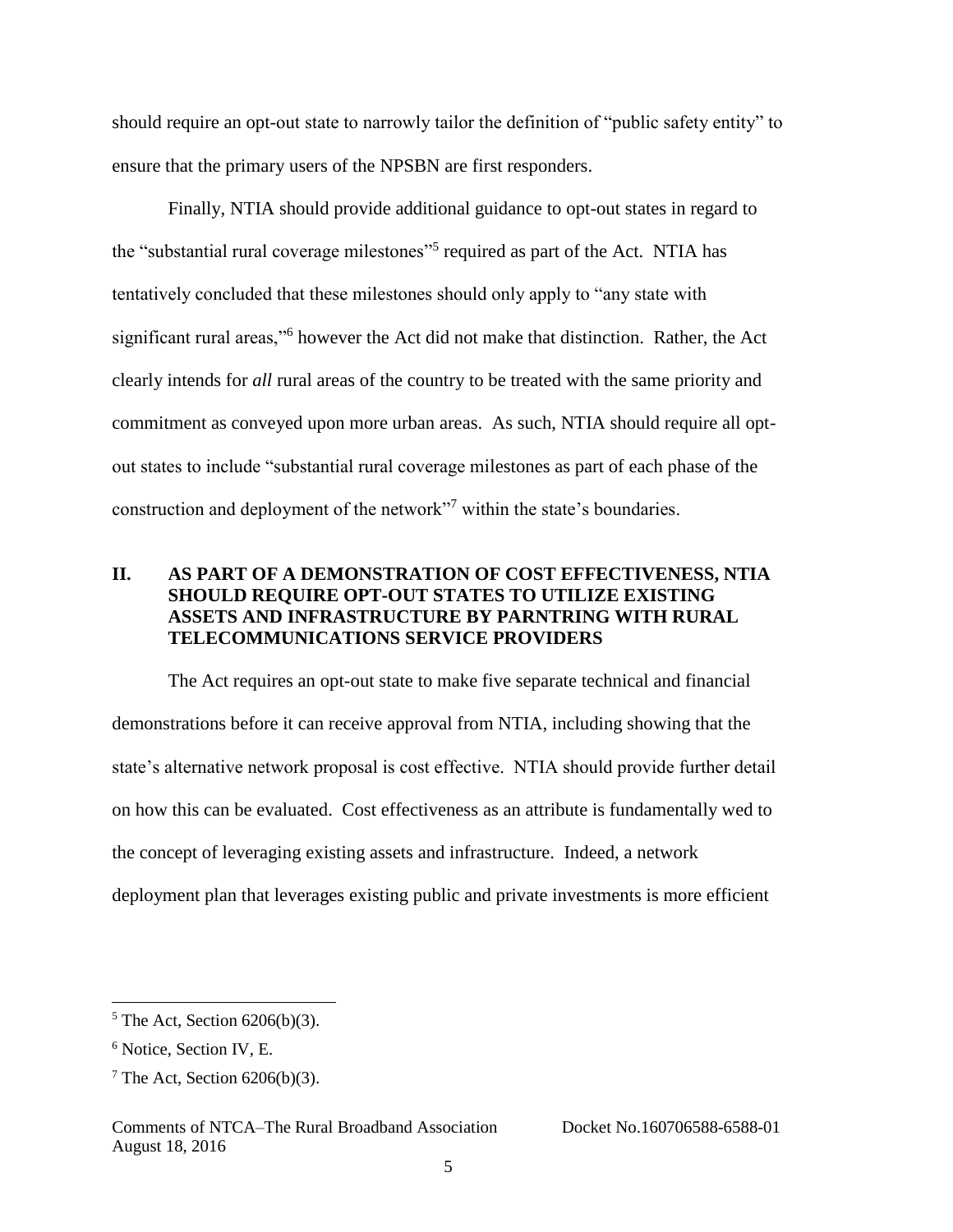and effective versus engaging in a "greenfield" deployment of entirely new network components, as the Notice recognized.<sup>8</sup>

From a macro perspective, the Act has allocated scarce Federal fiscal resources and valuable spectrum to the construction of the NPSBN. Given the breadth and depth of the mission, corresponding network deployment plan(s) must be cost effective, and maximize the use of existing assets and infrastructure – primary tenets of the authorizing legislation.<sup>9</sup> These overarching principles have been well documented, recognized, and supported by Federal agencies and private-sector stakeholders within related FirstNet proceedings.<sup>10</sup> To further ensure efficient network deployment, Congress endorsed the need for FirstNet to partner with rural telecommunications service providers in regard to the deployment, operations, maintenance, and evolution of the NPSBN.<sup>11</sup> And, based upon this congressional intent and the benefits thus accrued to public-safety, FirstNet included a 15% rural telecommunications service provider partnership target as a

l

<sup>8</sup> Notice, Section I: "NTIA's goal in reviewing state requests is to ensure that the nation has access to an interoperable, sustainable, technically sound, and cost-effective NPSBN. Accordingly, each state must ensure that its RAN functions as a fully interoperable, sustainable part of the NPSBN, and that it will do so in a manner that most effectively utilizes the limited federal fiscal resources and the spectrum allocated under the Act. Thus, for example, and as discussed more fully below, a state that proposes to utilize a 'greenfield' build for its RAN will be unlikely to successfully demonstrate to NTIA that its alternative plan is cost-effective."

<sup>&</sup>lt;sup>9</sup> The Act, Sections 6206(b)(3) and Section (b)(1)(c).

<sup>10</sup> *See* Notice, Section I. *Also see* the Act, Section 6206(b)(1)(c); Section 6206(b)(3); Section 6206(c)(1)(A)(i); and Section 6302(e)(3)(D)(ii). *Also see* FirstNet Request for Proposals, Solicitation No. D15PS00295E, Sections L.2.1.2; Section M.4.1.2; and Section C.5 Objective 12. ("FirstNet RFP").

<sup>&</sup>lt;sup>11</sup> The Act, Section  $6206(b)(3)$ .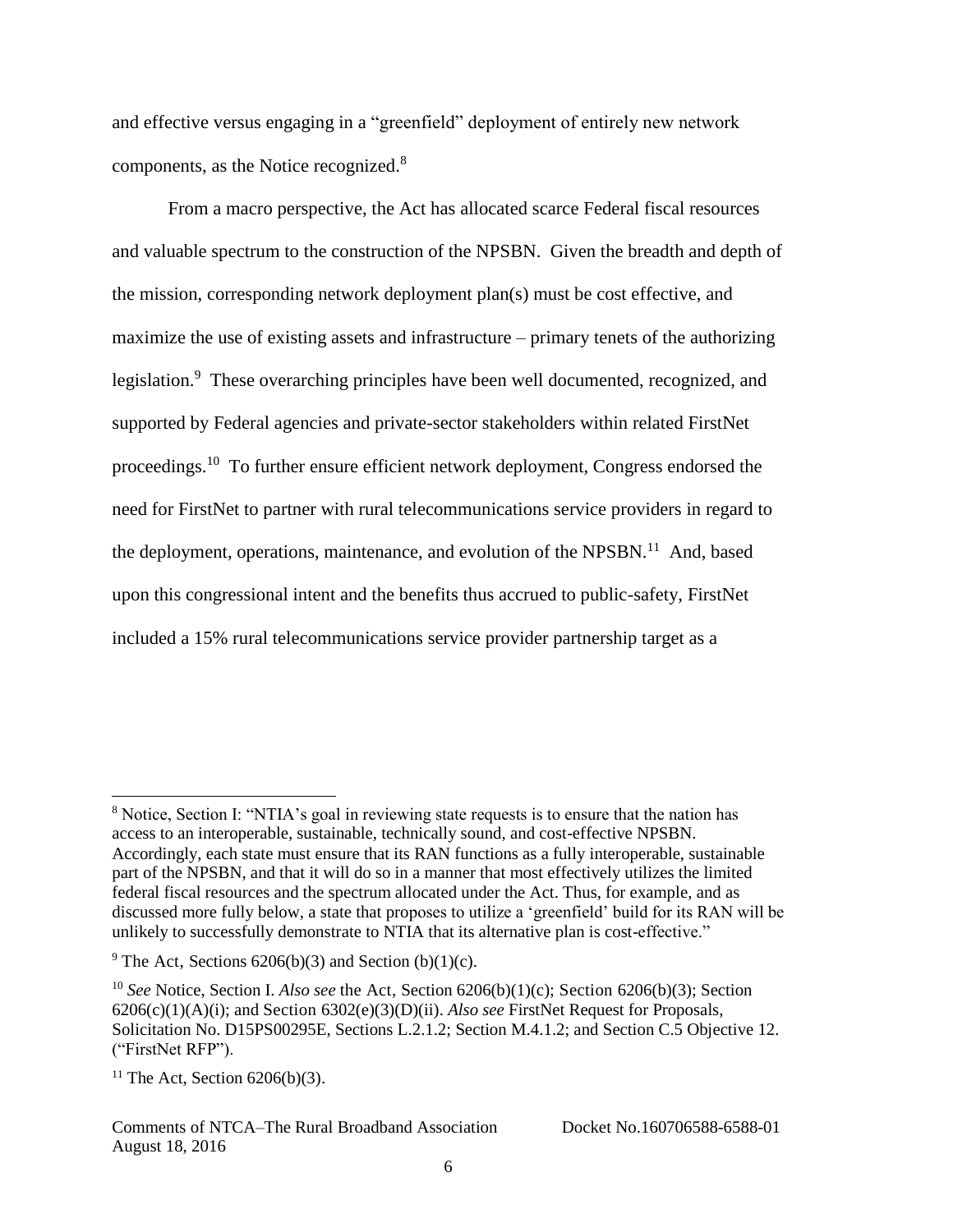minimum requirement for responses to its nationwide FirstNet Request for Proposals.  $("RFP").^{12}$ 

Consistent with the intent of the Act and the approach subsequently undertaken by FirstNet, NTIA should likewise require state alternative network deployment plans to utilize existing commercial assets and infrastructure as a critical input into a demonstration of cost effectiveness. NTIA should require an opt-out state to incorporate partnerships with rural telecommunications providers —those, wireline and/or wireless network operators that are based in rural areas of the country and primarily serve rural customers<sup>13</sup>—for a minimum of 15% of the wireline and wireless assets thus implicated by the state's proposed network deployment strategy. However, this 15% rural telecommunications provider partnership target should be used as a rough, *minimum* guideline, as in many states rural providers have deployed significant assets across wide swaths of the geography, and in those cases a mere 15% partnership requirement will not

<sup>&</sup>lt;sup>12</sup> FirstNet RFP, Section M.2.3.2 "Offerors shall...demonstrate their ability to meet the objective to provide coverage in each of the 56 states and territories and to ensure that rural coverage includes partnerships with rural telecommunications providers. The Offeror's solution must demonstrate commitment to exercise rural telecommunications provider partnerships for at least 15 percent of the total rural coverage nationwide."

<sup>&</sup>lt;sup>13</sup> As a guide in considering how better to identify companies that operate predominantly in rural areas and thus represent the kinds of rural partnerships to be contemplated, NTIA should looks to definitions such as that of a "rural telephone company" in other provisions of law. See 47 U.S.C. § 153, (44): "The term `rural telephone company' means a local exchange carrier operating entity to the extent that such entity-- `(A) provides common carrier service to any local exchange carrier study area that does not include either-- '(i) any incorporated place of 10,000 inhabitants or more, or any part thereof, based on the most recently available population statistics of the Bureau of the Census; or `(ii) any territory, incorporated or unincorporated, included in an urbanized area, as defined by the Bureau of the Census as of August 10, 1993; `(B) provides telephone exchange service, including exchange access, to fewer than 50,000 access lines;  $(C)$  provides telephone exchange service to any local exchange carrier study area with fewer than 100,000 access lines; or `(D) has less than 15 percent of its access lines in communities of more than 50,000 on the date of enactment of the Telecommunications Act of 1996."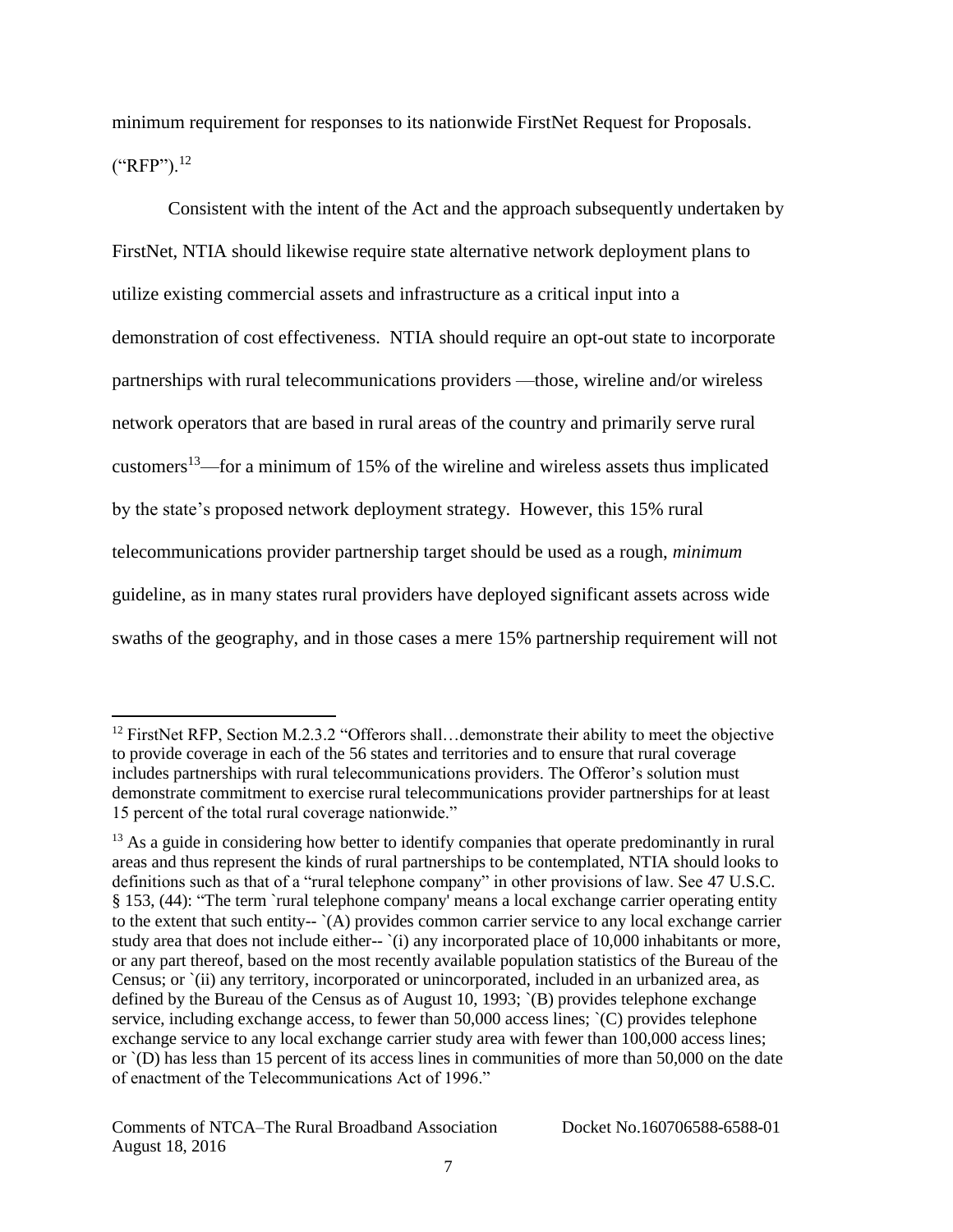be enough to ensure that the alterative state plan meets the "cost effective" threshold in the manner contemplated by the Act.

Of import, states that elect to opt-out and independently develop an alternative network plan will not reap the economies of scale gained from the nationwide deployment strategy thus employed by FirstNet. As a result, if the evaluation standards are thus argued to be *different* for nationwide proposals submitted directly to FirstNet for review and selection, versus the alternative proposals submitted by opt-out states for NTIA approval, then the later should, if anything, be subject to *additional* scrutiny. In other words, NTIA should ensure that a state's alternative network deployment plan has thereby exhausted all avenues to ensure expenses are limited, including by requiring that an opt-out state partner with existing commercial operators that own and operate networks in the most sparsely populated, rural regions of the country. Put quite simply, NTIA's allotted financial resources cannot go far enough and achieve its intended purpose without leveraging these kinds of existing network assets in the nation's most rural, remote, and high-cost areas.

#### **A. Rural Providers Have a Vast Array of Existing Infrastructure and Assets that Should Be Leveraged by Opt-Out States**

Under either a Federal framework or on a state-by-state basis, rural telecommunications providers stand ready and willing to partner with interested stakeholders to provide service to public safety end-users. Independent, rural telcos have valuable assets in rural areas that should be of particular interest to opt-out states, including transport connections, copper and fiber infrastructure, utility poles, wireless networks and towers, right-of-ways, and other operational and technical resources—a

Comments of NTCA–The Rural Broadband Association Docket No.160706588-6588-01 August 18, 2016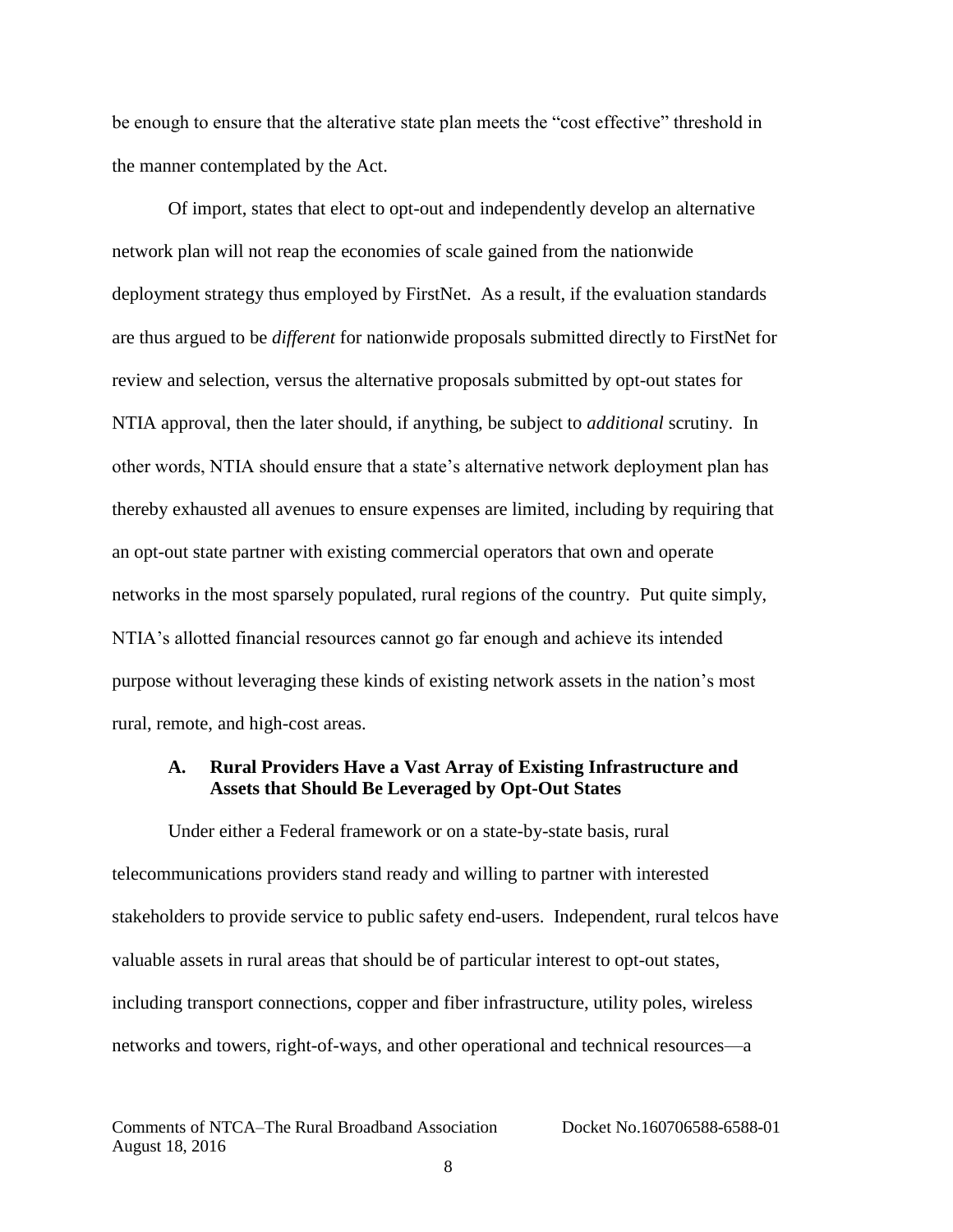further testament to the underlying need to include rural telcos in cost-effective network solutions.

NTCA's nearly 900 members operate wireline networks in 45 states. On average, an NTCA member company's customer density is approximately 7 customers per square mile. By contrast, larger telecommunications companies, on average, serve 130 customers per square mile. As a result, NTCA's members serve the most rural and sparsely populated areas of the country with advanced telecommunications services areas where it is incredibly expensive and time consuming to deploy network technology.

Existing copper and fiber optics infrastructure will be particularly useful for backhaul and middle-mile transport of traffic within the NPSBN and its complementary alternative state RANs. One hundred percent of respondents to the *NTCA 2015 Broadband/Internet Availability Survey Report*<sup>14</sup> offer broadband<sup>15</sup> to some part of their customer base. Respondents use a variety of technologies, including 49% percent who offer broadband via fiber to the home (FTTH), 29% via copper loops, 15% cable modem, 6% fiber to the node (FTTN), 1% licensed and unlicensed fixed wireless, and 0.1% satellite. In addition, 55% of those survey respondents currently deploying fiber serve at least 50% of their customers with FTTH. Seventy-four percent of survey respondents indicated they had a long-term fiber deployment strategy, and 50% of those respondents plan to offer fiber to the node to more than 75% of their customers by year-end 2018, while 78% plan to offer fiber to the home to at least 50% of their customers over the

<sup>14</sup> To access the *NTCA 2015 Broadband/Internet Availability Survey Report*, visit [http://www.ntca.org/images/stories/Documents/Advocacy/SurveyReports/2015ntcabroadbandsur](http://www.ntca.org/images/stories/Documents/Advocacy/SurveyReports/2015ntcabroadbandsurveyreport.pdf) [veyreport.pdf.](http://www.ntca.org/images/stories/Documents/Advocacy/SurveyReports/2015ntcabroadbandsurveyreport.pdf)

<sup>&</sup>lt;sup>15</sup> Broadband was defined as throughput of at least 3 Mbps in at least one direction.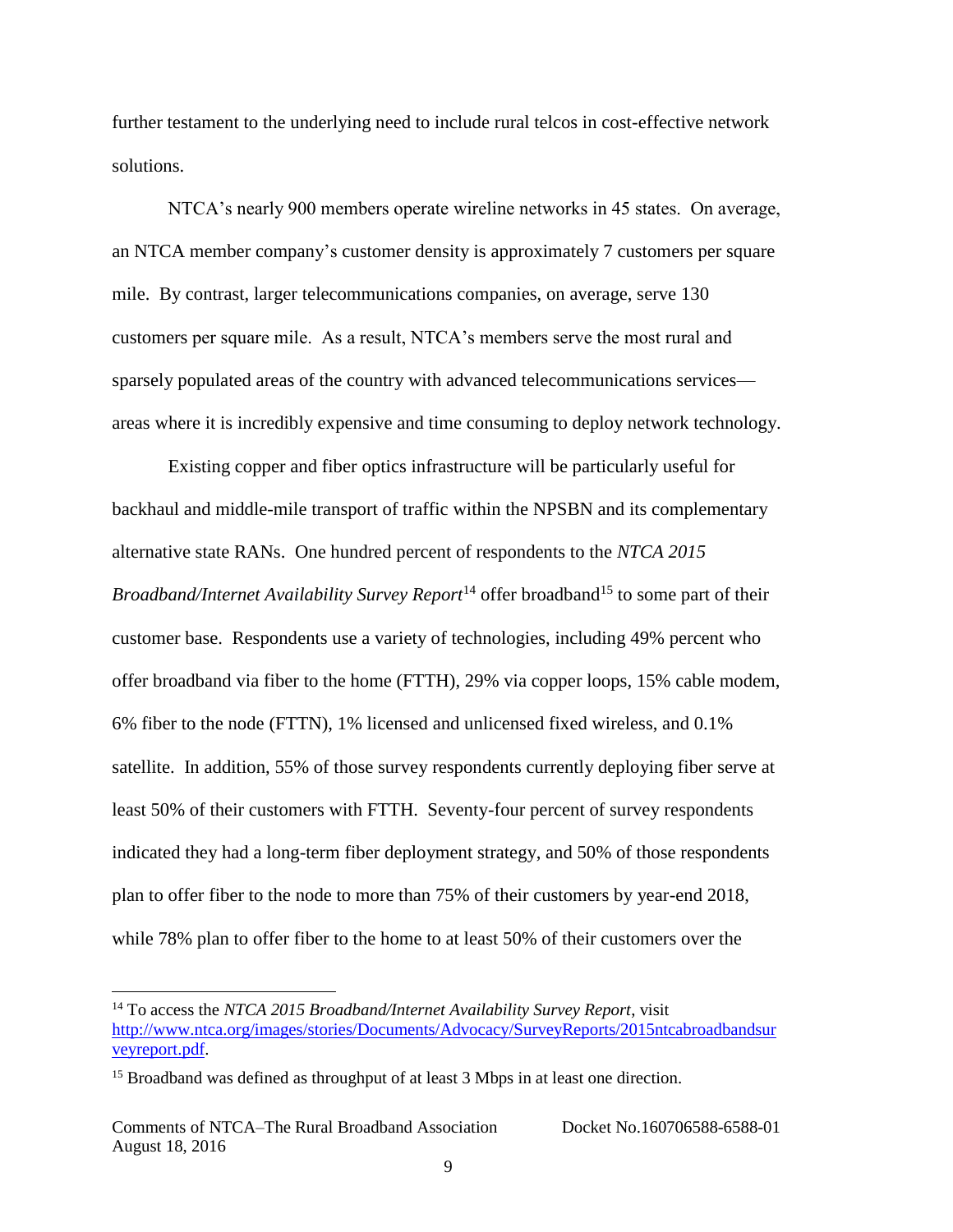same time frame. An additional 40% have already completed fiber deployments to all customers.

Rural telecommunications providers also have invested considerable resources in and have considerable experience with wireless technology and operations. According to the *NTCA 2015 Wireless Survey Report,*<sup>16</sup> 62% of survey respondents indicated that 100% of their existing wireless sites deployed are currently IP backhaul-ready*.* Further, the average total cumulative investment by respondents in wireless facilities, excluding spectrum, was \$12.5 million per company. Sixty percent of respondents assert that they offer wireless services to their customers. They offer service beyond expansive highways, reaching rural communities, homes, farms, and ranches. Further, 15% of respondents not currently offering wireless service indicated that they are considering doing so.

In addition to their last-mile networks, in 34 primarily rural states these same telecommunications cooperatives and small companies have formed statewide fiber network companies, interconnecting their local wireline and wireless networks throughout the region. Of special note, 28 statewide fiber network providers have invested in INDATEL Services, LLC ("INDATEL").<sup>17</sup> Given the breadth and depth of the FirstNet project, INDATEL has further expanded the tent stakes to represent additional rural service providers' assets and capabilities. In early 2016, INDATEL engaged in an ambitious data collection effort to quantify rural assets. Of import,

<sup>16</sup> To access the *NTCA 2015 Wireless Survey Report*, visit

[http://www.ntca.org/images/stories/Documents/Advocacy/SurveyReports/2015ntcawirelesssurve](http://www.ntca.org/images/stories/Documents/Advocacy/SurveyReports/2015ntcawirelesssurvey.pdf) [y.pdf.](http://www.ntca.org/images/stories/Documents/Advocacy/SurveyReports/2015ntcawirelesssurvey.pdf)

<sup>&</sup>lt;sup>17</sup> For more, visit INDATEL's website: [www.INDATEL.com.](http://www.indatel.com/)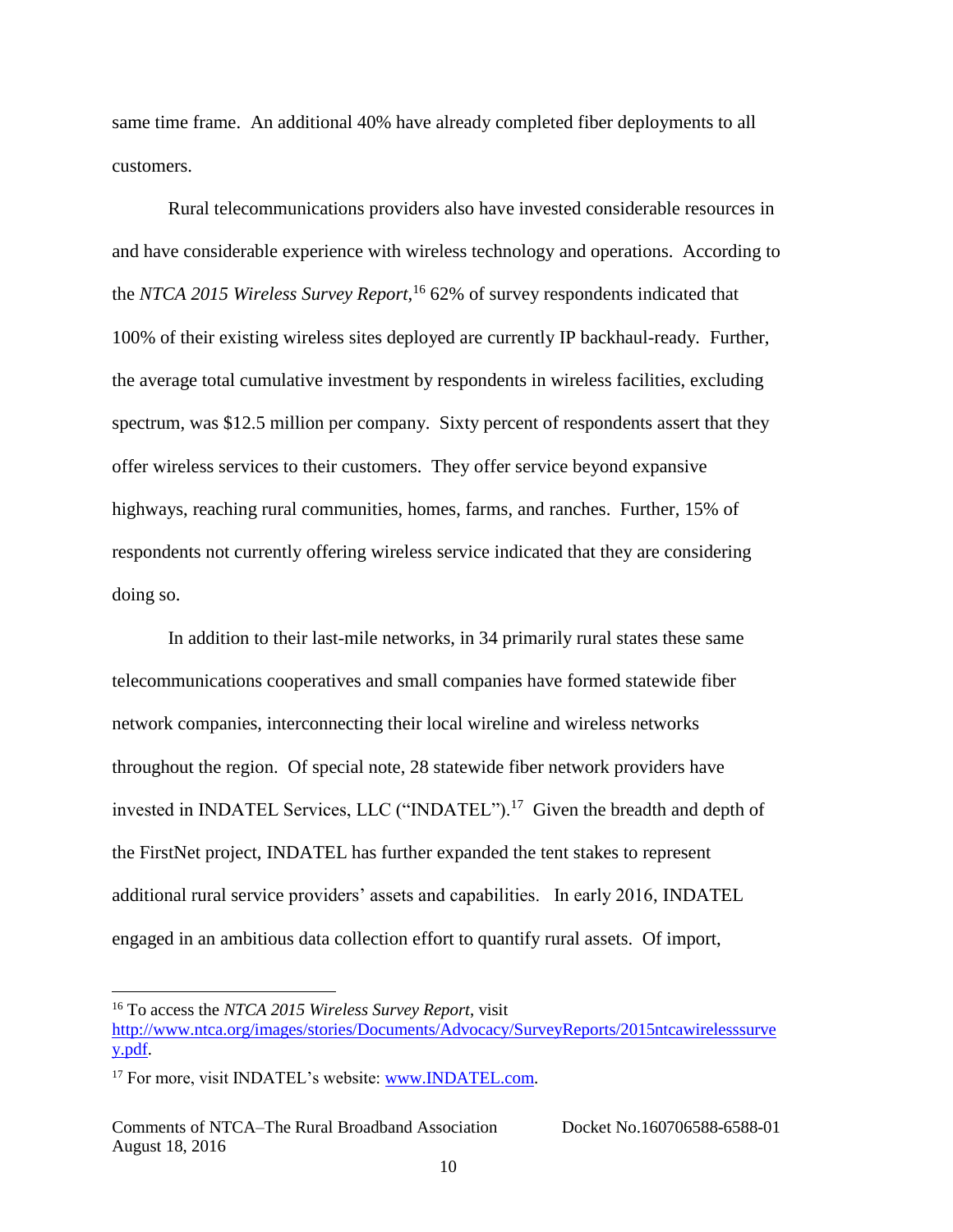INDATEL members provide 90,000 total route miles of fiber, including in middle-mile backbone networks. INDATEL members have a long history of providing high-quality TDM and Ethernet circuit backhaul services to wireless carriers; collectively, rural carriers are providing 11,749 CMRS towers with fiber. In addition, 23,858 towers could be fiber-fed by rural providers with less than five miles of network construction. For their part, rural providers own and operate an additional 2,495 wireless towers. Rural providers also collectively serve 706 public safety answering points ("PSAPs") with fiber, and have the ability to serve an additional 1,777 PSAPs that are in close proximity (less than five miles) to members' fiber facilities, bringing the total serviceable PSAPs to 2,483. Last but not least, rural service providers own and operate 11 secure data storage facilities.

In areas without existing commercial service where it may be necessary for FirstNet to deploy new wireless infrastructure, the rights-of-way and real estate assets of telecom providers should be applied in new site construction.

In addition to their network infrastructure, rural service providers employ experienced technicians in rural America who can cost effectively provide the operational and technical resources needed to deploy a next-generation, interoperable network. Rural telecom providers are experts in the terrain and geographic challenges within their service territories; they understand where local public safety coverage is needed most, and how to effectively set wireless assets to meet the end users' communications requirements. They also are experts at efficiently utilizing the assets that they have to meet the everincreasing needs of their users.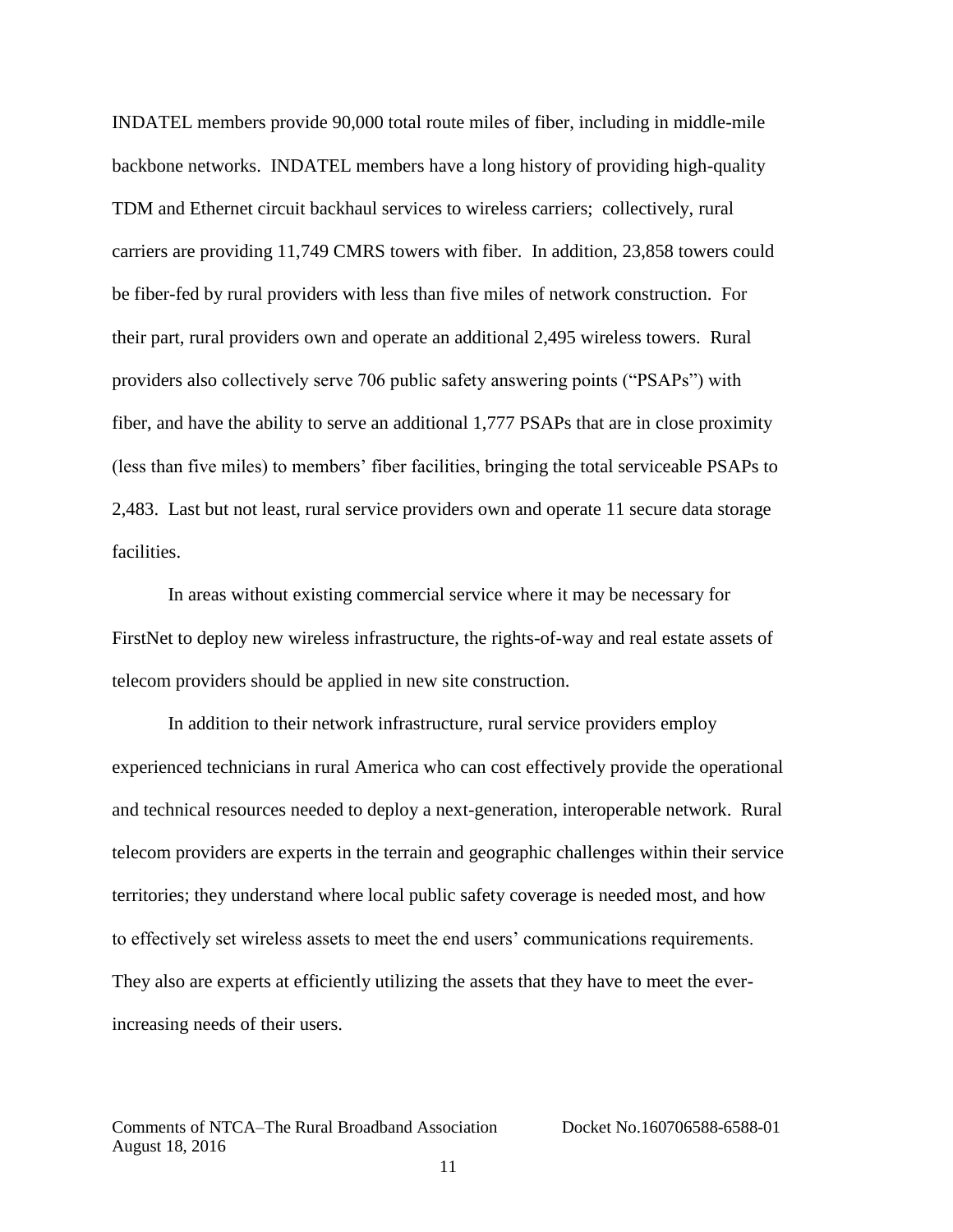Further, when the NPSBN is subject to critical outages via man-made or natural disasters, given their physical presence in rural areas, these providers are "first responders" themselves—they are better positioned than any other carrier or operator to provide on-the-ground network operational and technical support to ensure the FirstNet network is repaired and restored to service as soon as possible.

# **B. Large Mobile Network Operators Cannot Offer a Cost-Effective or Efficient Solution in Rural Areas, or Achieve the Degree of Coverage Specified by Statute for Rural Public Safety Needs**

Although it may be tempting for an opt-out state to partner with only one or two of the large MNOs for the RAN construction within their state, these partnerships would be neither cost effective nor efficient for rural areas of the country. Despite their extensive networks, large wireless providers generally focus their activities around more populated areas and highways, and have traditionally declined to build out their networks in rural areas. They also lack local presence, meaning that mean time to restore and repair can be more difficult in the remote and rural areas that smaller providers call home. As NTCA has highlighted in past proceedings,<sup>18</sup> when left to their own tactics, large

l <sup>18</sup> As NTCA has noted:

The large carriers argue that if it was economically beneficial for them to deploy services in a particular area, they already have the incentive to do so without regulatory intervention. This large carrier argument is a prime example of the different incentives driving large carriers and small carriers. Large carriers ignore the less dense and less lucrative markets because it is easier to make quick profits in densely populated areas or high usage corridors. Their cost-benefit analysis does not include a look at the needs of a particular community. If they can make enough money by serving an area, or freeing the spectrum, they will do so. If it's not financially worth their trouble, they will not. Small carriers, in contrast, are situated in the communities they serve. . . A cost-benefit analysis includes a look at the rural community's needs. What may be considered a longer term and too risky investment to a large carrier, can be a necessary one to a rural carrier. Wireless carriers that are not willing to risk their capital in rural areas should not also be permitted to hold the unused spectrum hostage.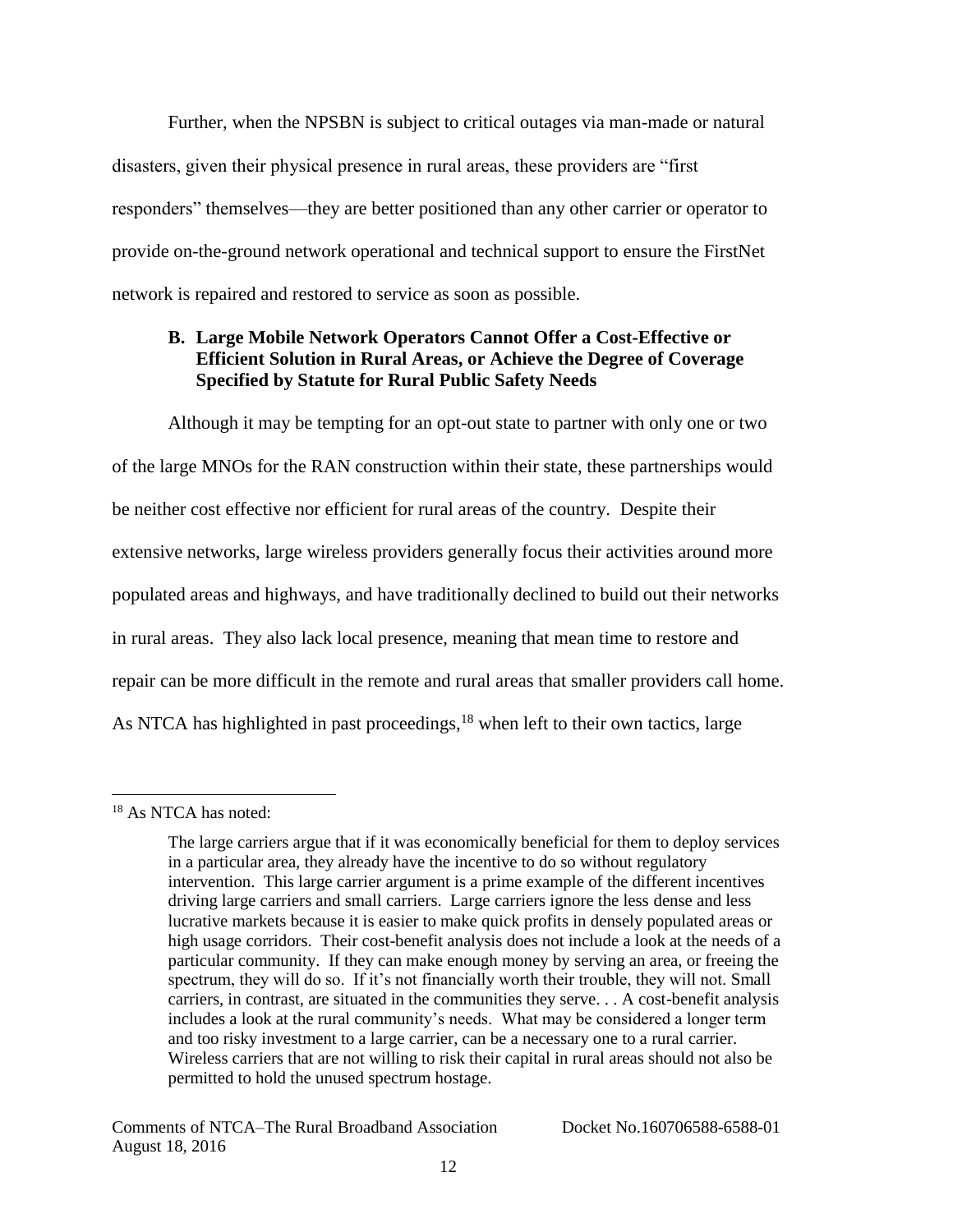operators typically focus capital investments on urban areas with concentrated population centers, while licensed spectrum in rural areas lies fallow. Historically, "nationwide" wireless providers do not provide service in rural areas, or, if they do, the implementation timeline is significantly longer than that in urban areas. For example, the top 250 Cellular Market Areas contain approximately 74% of the total U.S. population but encompass just 14% of the total U.S. land area. This is a stark contrast to America's independent telephone systems, which serve more than 40% of the nation's landmass, but less than 5% of the nation's telephone subscribers.

To the extent that national providers do operate in rural areas, MNOs tend to focus their coverage around highway systems, ignoring the surrounding residential areas and rural parts of the country, including state highways and local roads over which many first responders must travel to reach emergency sites. This isolated coverage is not conducive to the mission or the communications needs of rural first responders. Indeed Congress clearly envisioned a ubiquitous *nationwide* public safety broadband network, going so far as to specify the NPSBN include "substantial rural coverage milestones."<sup>19</sup> That means in many rural areas, a smaller rural-focused operator is the best and perhaps only resource for the NPSBN and, as part and parcel of that network, states that wish to opt-out and develop complementary and interoperable alternative network plans.

*See* In the Matter of Facilitating the Provision of Spectrum-Based Services to Rural Areas and Promoting Opportunities for Rural Telephone Companies To Provide Spectrum-Based Services; 2000 Biennial Regulatory Review Spectrum Aggregation Limits For Commercial Mobile Radio Services; Increasing Flexibility To Promote Access to and the Efficient and Intensive Use of Spectrum and the Widespread Deployment of Wireless Services, and To Facilitate Capital Formation (WT Docket No. 02-381, 01-14, 03-202), Comments of the National Telecommunications Cooperative Association, January 14, 2005.

<sup>&</sup>lt;sup>19</sup> The Act, Section  $6206(b)(3)$ .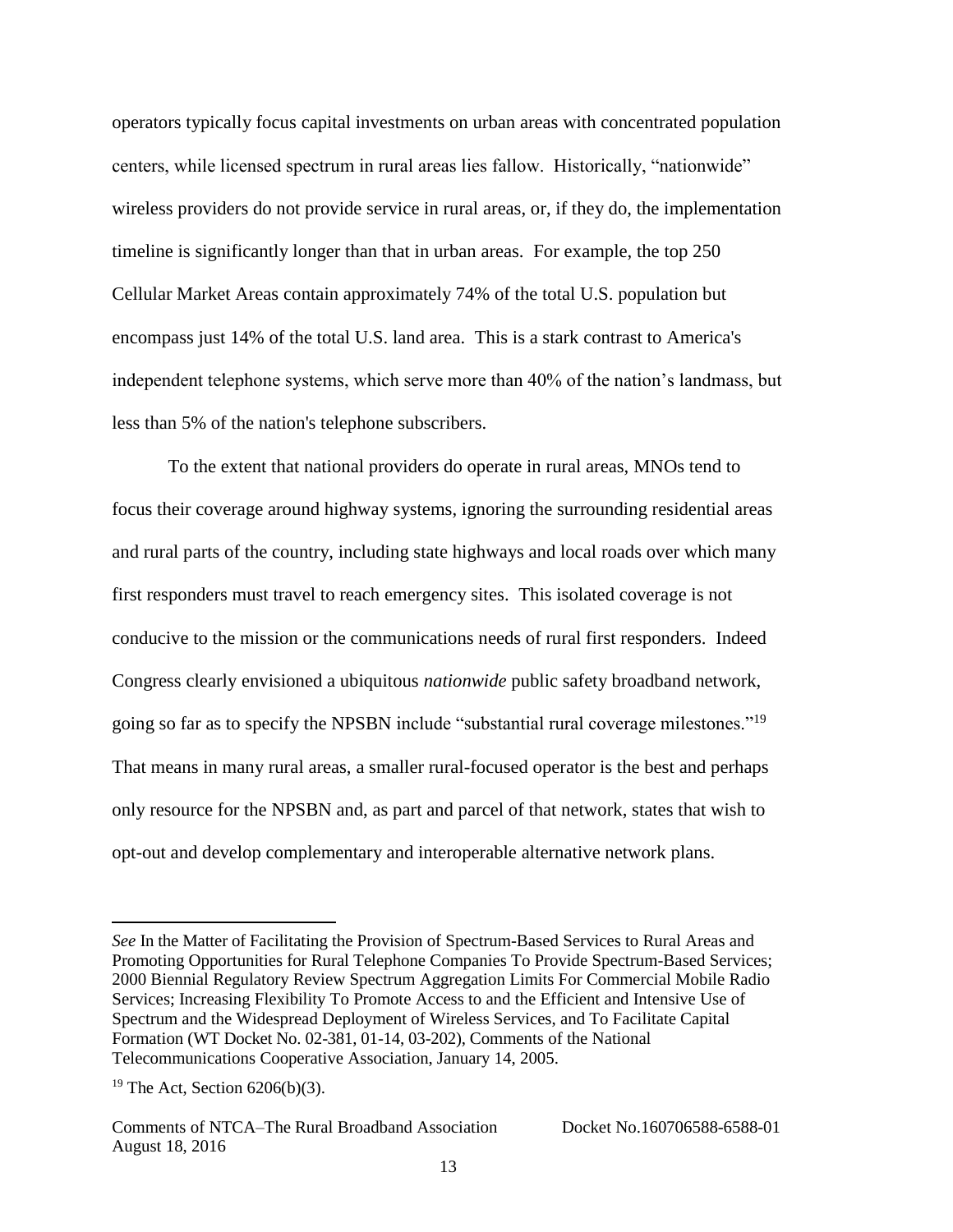Further, in areas where they do operate, the "national" MNOs often do not own their vertical assets; instead these assets are owned by companies that specialize in the construction and operation of these assets who lease the infrastructure to the MNOs. In rural areas, the MNO backhaul facilities and wired infrastructure often are supplied by rural telecommunications providers.

In short, NTIA should ensure that states do not fall into the trap of partnering solely with a few large wireless providers that offer little in the way of vertical assets and infrastructure in rural areas. Instead, to achieve a cost-effective and efficient solution with significant rural coverage parameters, NTIA should be clear that a factor to be considered in the judging of an application is the state's efforts at contacting and successfully partnering with independent rural operators.

### **III. NTIA SHOULD PUT IN PLACE APPROPRIATE RESTRICTIONS AND ONGOING OVERSIGHT TO ENSURE THAT AN OPT-OUT STATE DOES NOT JEOPARDIZE OTHER FEDERAL PROGRAMS AND POLICY GOALS**

#### **A. NTIA Should Ensure that an Opt-Out State Does Not Overbuild Existing Assets**

As an initial matter, NTIA must put in place clear restrictions on overbuilding existing rural assets. As noted above, Congress clearly intended for FirstNet, and likewise, a state that elects to opt-out and develop an alternative plan for the RAN within its boundaries, to rely upon the trove of existing infrastructure already deployed across the country.<sup>20</sup> And moving beyond congressional intent, NTIA should not waste scarce resources and public funds to overbuild an existing rural network that already has

<sup>&</sup>lt;sup>20</sup> The Act, Sections  $6206(b)(3)$  and  $(b)(1)(c)$ .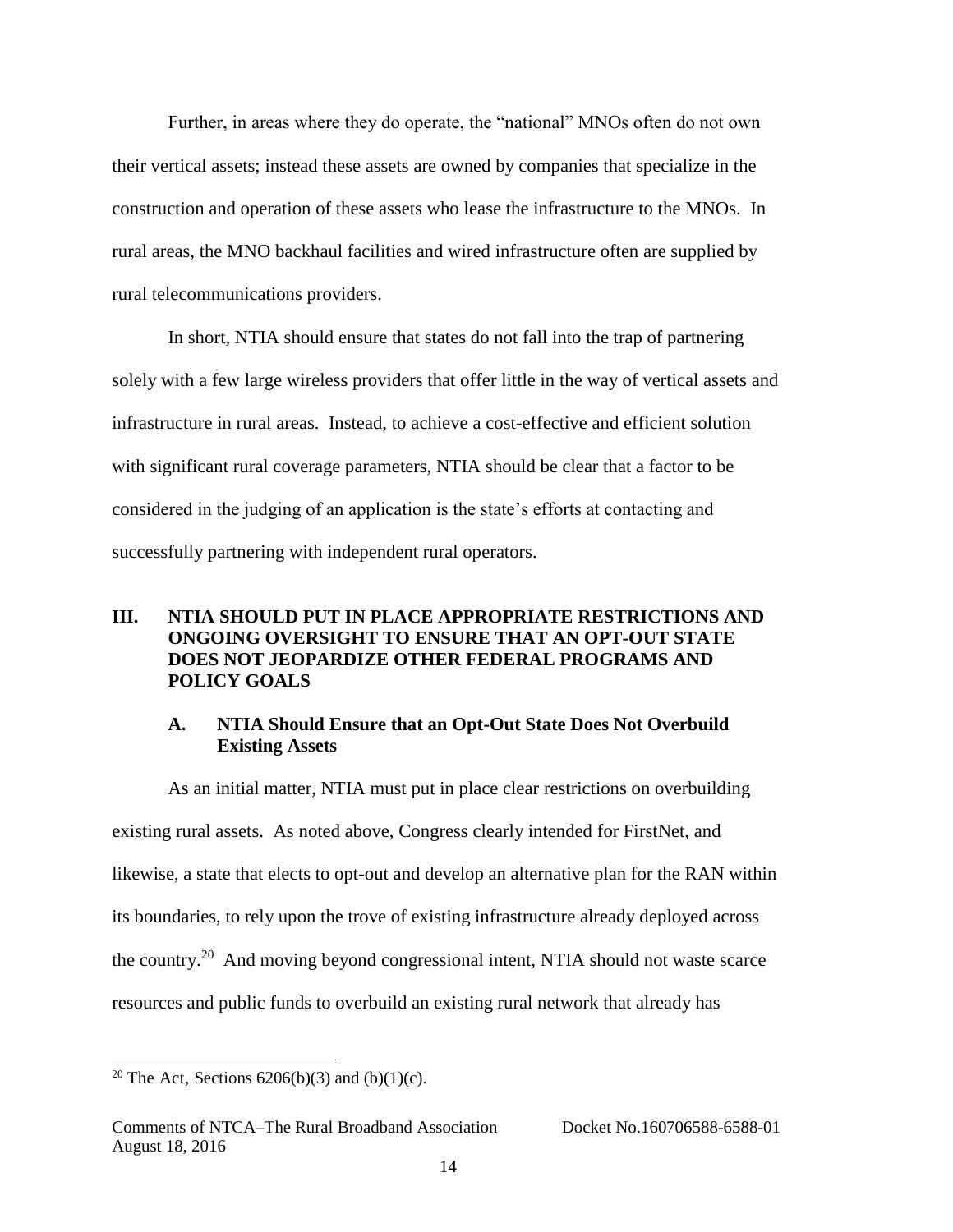sufficient capacity and robust redundancies to handle public safety traffic. In sparsely populated, high-cost rural areas, overbuilding areas sufficiently served by rural providers would quickly deplete the entire \$6.5 billion network construction budget allocated to the NPSBN and thereby jeopardize the Federal government's ability to create a ubiquitous wireless network for first responders. Unfortunately, states may desire to forge partnerships with private-sector entities that have a financial incentive to overbuild existing assets using Federal funding, particularly if the entity can benefit by using the new duplicative infrastructure for their gain via commercial operations. As such, NTIA should prevent opt-out states and/or their network partners from overbuilding existing assets and infrastructure.

#### **B. NTIA Should Place Parameters Around the Use and Sale of Excess Capacity in an Opt-Out State**

Beyond the straightforward overbuilding of existing assets and infrastructure, NTIA should install appropriate guidelines to ensure that an opt-out state does not jeopardize other Federal programs and policy goals. Rural service providers operate in high-cost, low-density areas of the country through a combination of private capital; BTOP and BIP financing, authorized through the ARRA; U.S. Department of Agriculture financing; and Federal Universal Service Fund support, which assist the operator with providing affordable telecommunications services. A second commercial network offering at below-market rates in these areas could entice and thereby remove anchor tenants and other customers from rural carriers' customer bases.

An opt-out state, in developing its alternative network proposal, is authorized to enter into a covered leasing agreement ("CLA") within the state's boundaries, and the

Comments of NTCA–The Rural Broadband Association Docket No.160706588-6588-01 August 18, 2016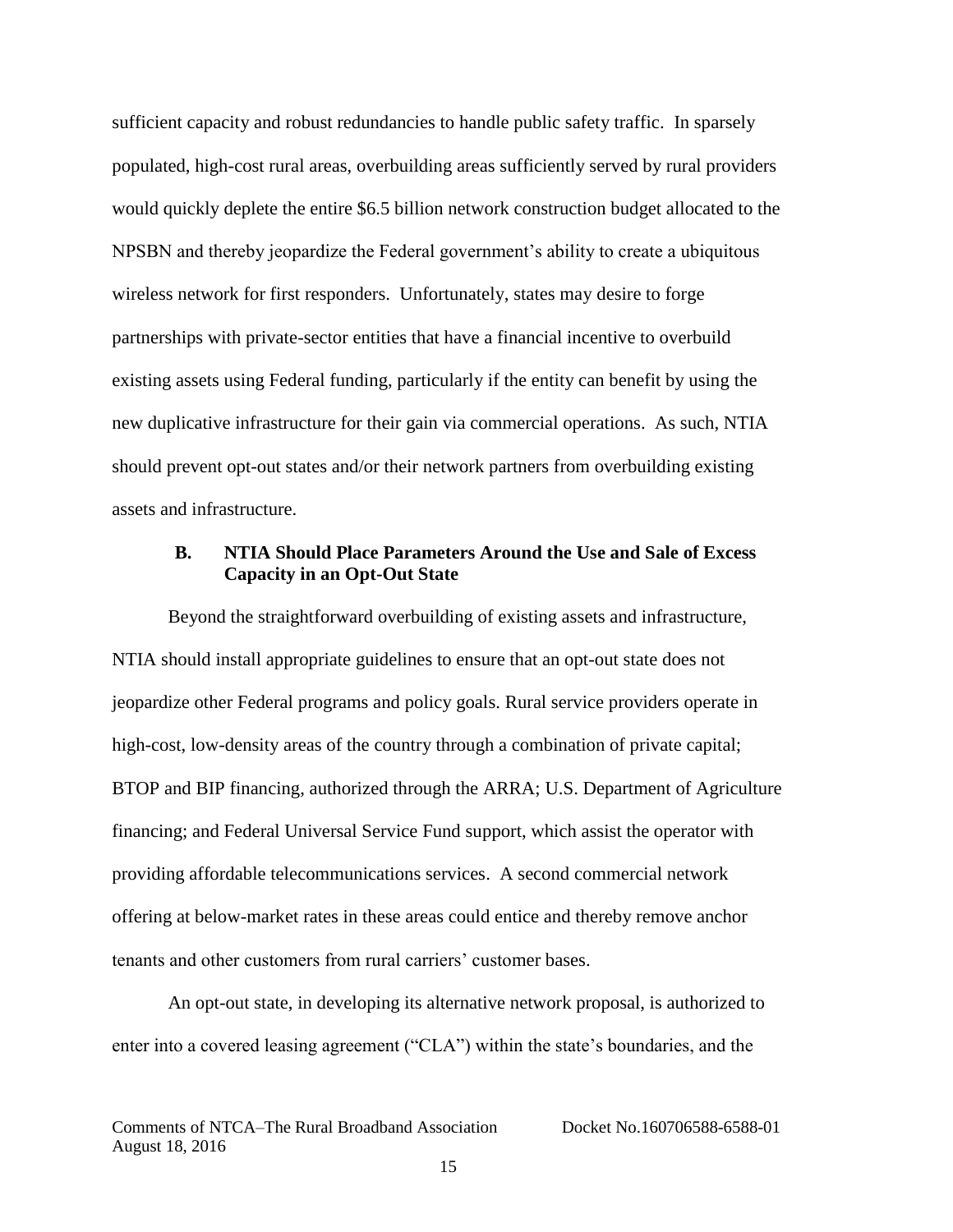authorized CLA provider can utilize the allotted public safety spectrum to provide a commercial, secondary wireless service. Unfortunately, this opens the door to a new competitive telecommunications provider, which has the ability to undermine the financial health and sustainability of existing commercial networks in high-cost areas of the country that are supported via other Federal programs. However, many rural and remote areas of the country are home to limited residents and even fewer commercial anchor tenants, ensuring that the business case will not support more than one telecommunications operator. In the worst-case scenario, this may jeopardize the ability of consumers to continue to access affordable broadband service.

"Cherry-picking" the most attractive, high-volume, lucrative customers consequently leaves the most costly-to-serve remnants of the service area to the carrier of last resort ("COLR"). This scenario threatens continued infrastructure investment and *increases* the existing service provider's reliance upon high-cost Universal Service support. In the worst-case scenario, the existing service provider may be unable to continue to meet its network investments and infrastructure loans—reminiscent of the unfortunate consequences that resulted from EAGLE-Net Alliance ("EAGLE-Net"). A grant to EAGLE-Net—at \$100.6 million, one of the largest broadband grants under the ARRA—was marketed as a project designed to provide service to underserved communities; however, EAGLE-Net subsequently overbuilt existing fiber infrastructure, and attempted to "cherry-pick" anchor institutions from existing providers.<sup>21</sup>

<sup>21</sup> *For more on EAGLE-Net, see various press reports*: "Waste is Seen in Program to Give Internet Access to Rural America," The New York Times, February 11, 2013, available at [http://www.nytimes.com/2013/02/12/technology/waste-is-seen-in-program-to-give-internet](http://www.nytimes.com/2013/02/12/technology/waste-is-seen-in-program-to-give-internet-access-to-rural-us)[access-to-rural-us;](http://www.nytimes.com/2013/02/12/technology/waste-is-seen-in-program-to-give-internet-access-to-rural-us) "ABC New Reports on E&C Investigation of Waste in Broadband Stimulus Programs," [https://www.youtube.com/embed/5wbvZG54Pxk.](https://www.youtube.com/embed/5wbvZG54Pxk) *Also see the House Energy &*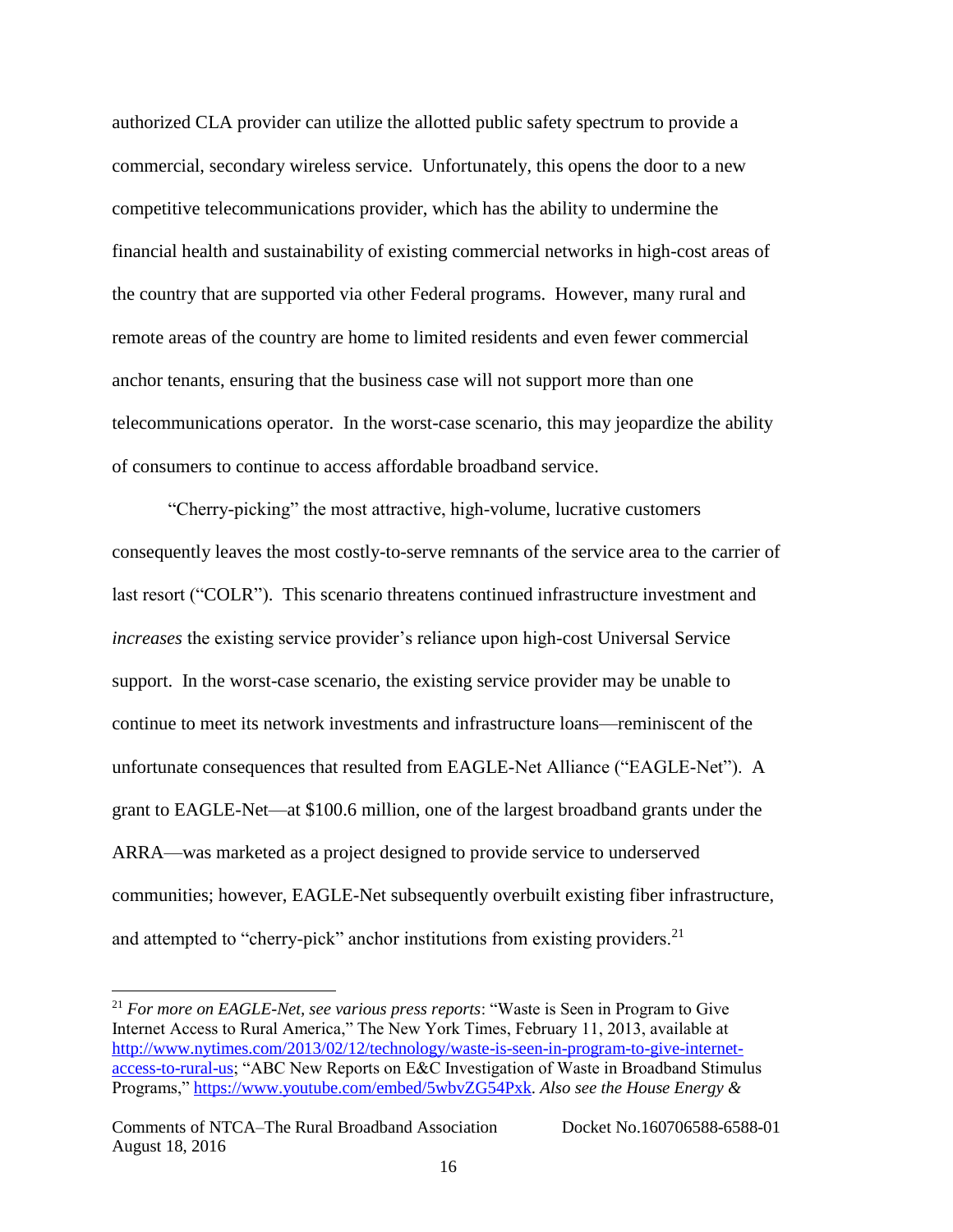To guard against this threat, any secondary network provider that is allowed to utilize excess capacity on the NPSBN—including the state government itself—should not be given unduly favorable lease terms or rates that enable the operator to unfairly compete in the commercial wireless marketplace by subsequently offering artificially low subscriber rates. In other words, NTIA should ensure that, at a minimum, opt-out state applications establish secondary lease rates and terms that are in line with the prevailing wholesale market rates for spectrum/leasing.<sup>22</sup>

Proceeding in this manner also serves the network's primary purpose, as it will enable FirstNet and NTIA to maximize the value of excess spectrum in Tier 2 and Tier 3 markets, and thereby assist with the independent financial sustainability of the NPSBN in opt-out states.

# **C. NTIA Should Require an Opt-Out State to Narrowly Tailor the Definition of 'Public Safety Entity' to Ensure that the Primary Users of the NPSBN within Opt-Out States are First Responders**

In addition, an opt-state may desire to expand the definition of public safety user beyond its traditional first-responder role. However, as NTCA has previously noted in its

*Commerce Committee's extensive archive of hearings, letters and inquiries into the EAGLE-Net project, including this Letter to NITA*:

[https://energycommerce.house.gov/sites/republicans.energycommerce.house.gov/files/letters/201](https://energycommerce.house.gov/sites/republicans.energycommerce.house.gov/files/letters/20130620NTIA.pdf) [30620NTIA.pdf.](https://energycommerce.house.gov/sites/republicans.energycommerce.house.gov/files/letters/20130620NTIA.pdf)

 $22$  As a guide, NTIA should look to how it addressed other network telecommunications grant and loan programs, such as BTOP and BIP through ARRA, to ensure efficient network deployment. NTIA should ensure that the excess capacity available in an opt-out state has non-discrimination obligations that confer upon the leasee and transfer to its subcontractors and sub-recipients. NTIA should also ensure that it has restrictions in place to ensure the opt-out state contractor, and/or its subcontractors and sub-leasees, are prohibited from duplicating services already provided by a telecom network funded by another Federal program. See. *e.g.,* In the Matter of Department of Agriculture, Rural Utilities Services, BIP, Department of Commerce, NTIA, BTOP, Notice of Funds Availability and Solicitation of Applications, 74 Fed. Reg. 33104, July 9, 2009. *Also See* In the Matter of Department of Commerce, NTIA, BTOP, Notice of Funds Availability (NOFA) and Solicitation of Applications, 75 Fed Reg. 3800, January 22, 2010.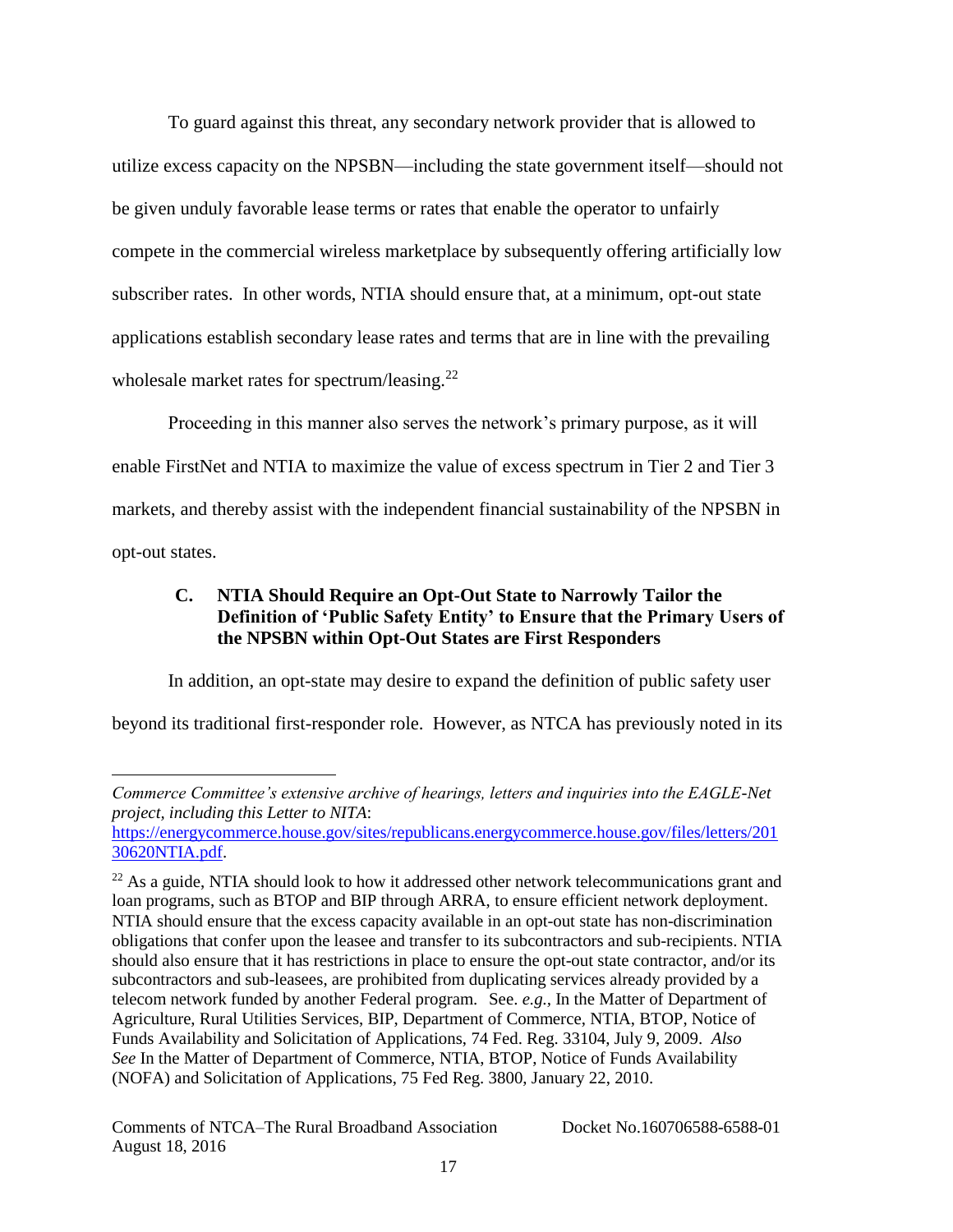regulatory filings, consistent with the authorizing legislation, the term "public safety entity" should be properly tailored to ensure that users with priority access to the NPSBN are, in fact, performing functions related to or in conjunction with the provision of a "public safety service."<sup>23</sup> Likewise, NTIA should require an opt-out state to rely upon a final definition of "public safety entity" that is consistent with the duties of traditional first responders, i.e. police, fire, and emergency medical technicians, engaged in public safety services.

As discussed in detail above, authorizing a broad FirstNet primary user base that strays from the core first-responder, public-safety definition could undermine existing commercial networks by removing key anchor tenants from commercial networks, and thus creating competitive pressures in many high-cost, rural areas that cannot sustain multiple service providers.Once again, in the worst case scenario this could have the unfortunate consequence of incumbent providers going out of business altogether—or consumers paying unaffordable prices for services in markets that can barely (or not at all) justify a single provider, never mind two commercial network operators targeting the same user base.

In addition, the spectrum allotted to the NPSBN is a finite and highly valuable resource, and therefore must always be carefully managed to constantly ensure that its use is the most efficient and effective at all times. In various venues, FirstNet has

<sup>23</sup> *See* Comments of NTCA–The Rural Broadband Association, In the Matter of First Responder Network Authority, Further Proposed Interpretations of Parts of the Middle Class Tax Relief and Job Creation Act of 2012, Docket No. 140821696-5400-03, 80 Fed. Reg. 25663 (rel. May 5, 2015), available at

[http://www.ntca.org/images/stories/Documents/Advocacy/FederalFilings/06.04.15%20ntca](http://www.ntca.org/images/stories/Documents/Advocacy/FederalFilings/06.04.15%20ntca-comments-firstnetthirdlegalnotice.pdf)[comments-firstnetthirdlegalnotice.pdf.](http://www.ntca.org/images/stories/Documents/Advocacy/FederalFilings/06.04.15%20ntca-comments-firstnetthirdlegalnotice.pdf)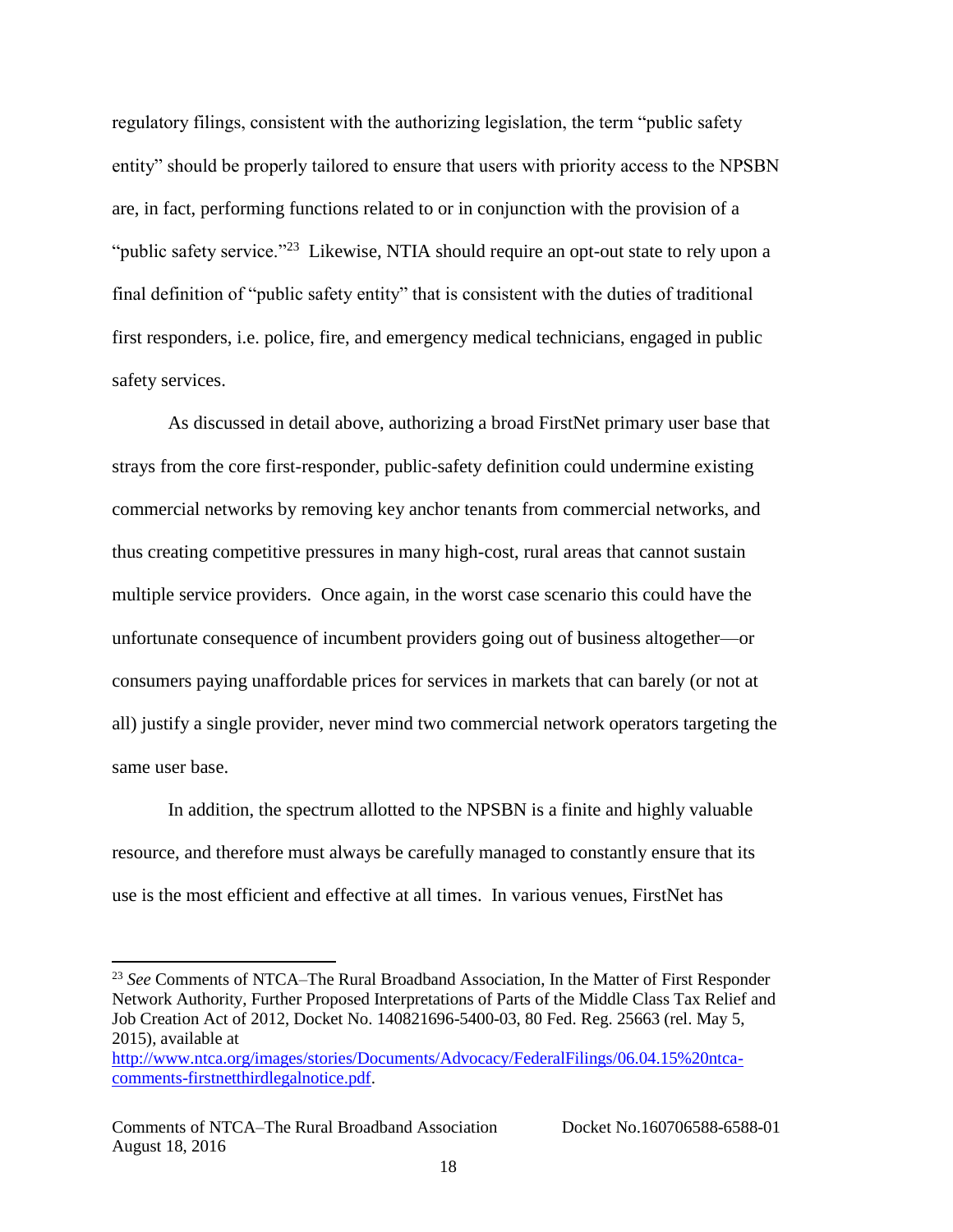suggested including utility employees engaged in routine network maintenance or administration duties; public works employees such as highway departments and building inspectors; animal control; parks and recreation departments; and educational institutions within the definition of "public safety entity."<sup>24</sup> By expanding the primary user base to a broad coalition of other interests, FirstNet is allowing its finite spectrum to serve the general communications needs of wireless customers, which can—and indeed in many instances already are—met by commercial network operators.

For these reasons, NTIA should make clear that state and municipal governments may not expand the definition beyond traditional first responders engaged in the practice of public safety services.

 $24$  First Responder Network Authority, Further Proposed Interpretations of Parts of the Middle Class Tax Relief and Job Creation Act of 2012, Docket No. 140821696-5400-03, 80 Fed. Reg. 25663 (rel. May 5, 2015). ("Third Legal Notice"). *Also see* Third Legal Notice, Comments of APCO, available at [www.regulations.gov.](http://www.regulations.gov/)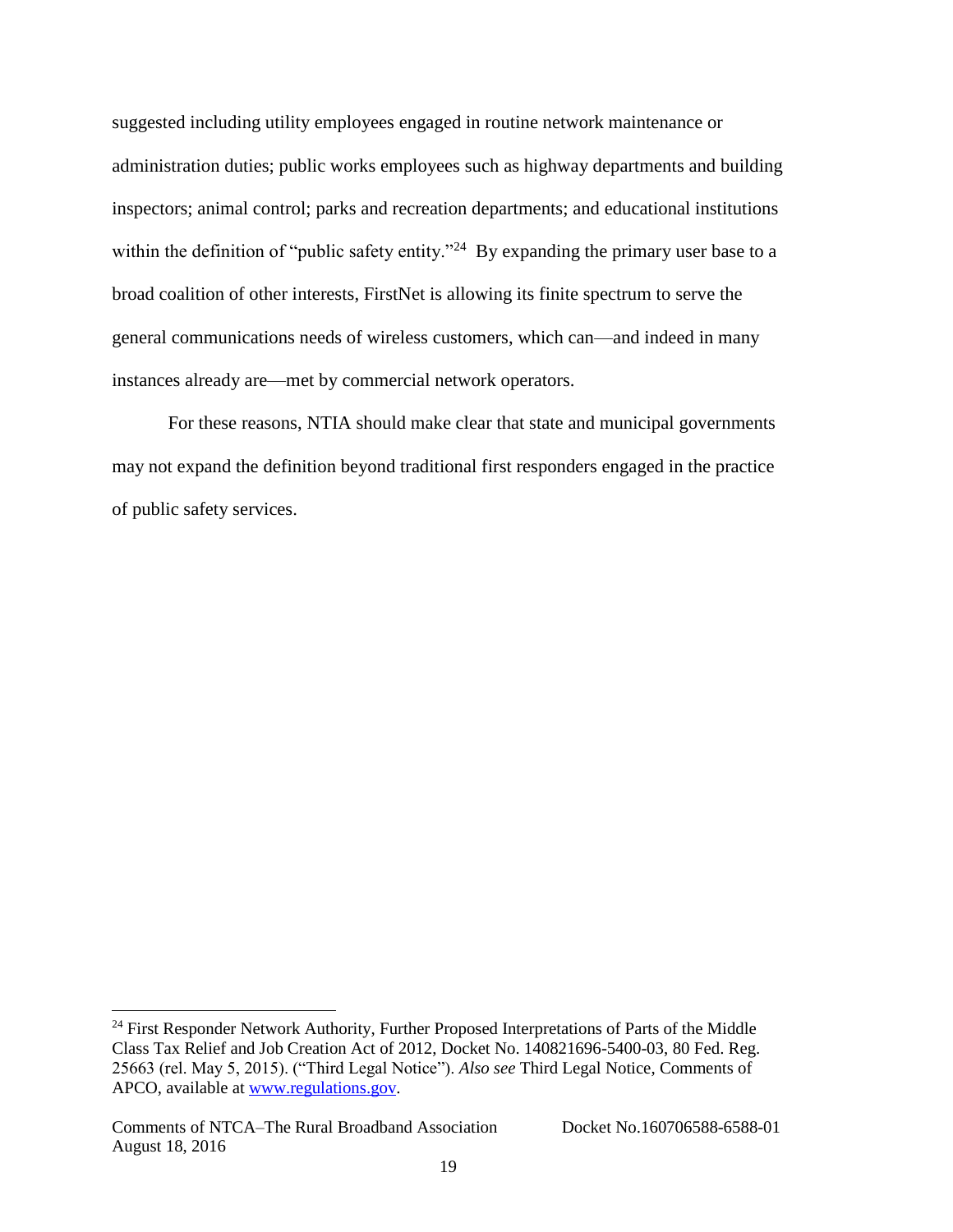# **IV. NTIA SHOULD REQUIRE** *ALL* **OPT-OUT STATES TO INCLUDE SUBSTANTIAL RURAL COVERAGE MILESTONES WITHIN EACH NETWORK DEPLOYMENT PHASE**

NTIA should also provide additional guidance to opt-out states in regard to the "substantial rural coverage milestones"<sup>25</sup> required as part of the Act. NTIA has tentatively concluded that these milestones should only apply to "any state with significant rural areas,"<sup>26</sup> however the Act did not make that distinction. Rather, the Act clearly intends for *all* rural areas of the country to be treated with the same priority and commitment as conveyed upon more urban areas. As such, NTIA should require all optout states to include "substantial rural coverage milestones as part of each phase of the construction and deployment of the network"<sup>27</sup> within the state's boundaries.

<sup>&</sup>lt;sup>25</sup> The Act, Section  $6206(b)(3)$ .

<sup>&</sup>lt;sup>26</sup> Notice, Section IV, E.

<sup>&</sup>lt;sup>27</sup> The Act, Section  $6206(b)(3)$ .